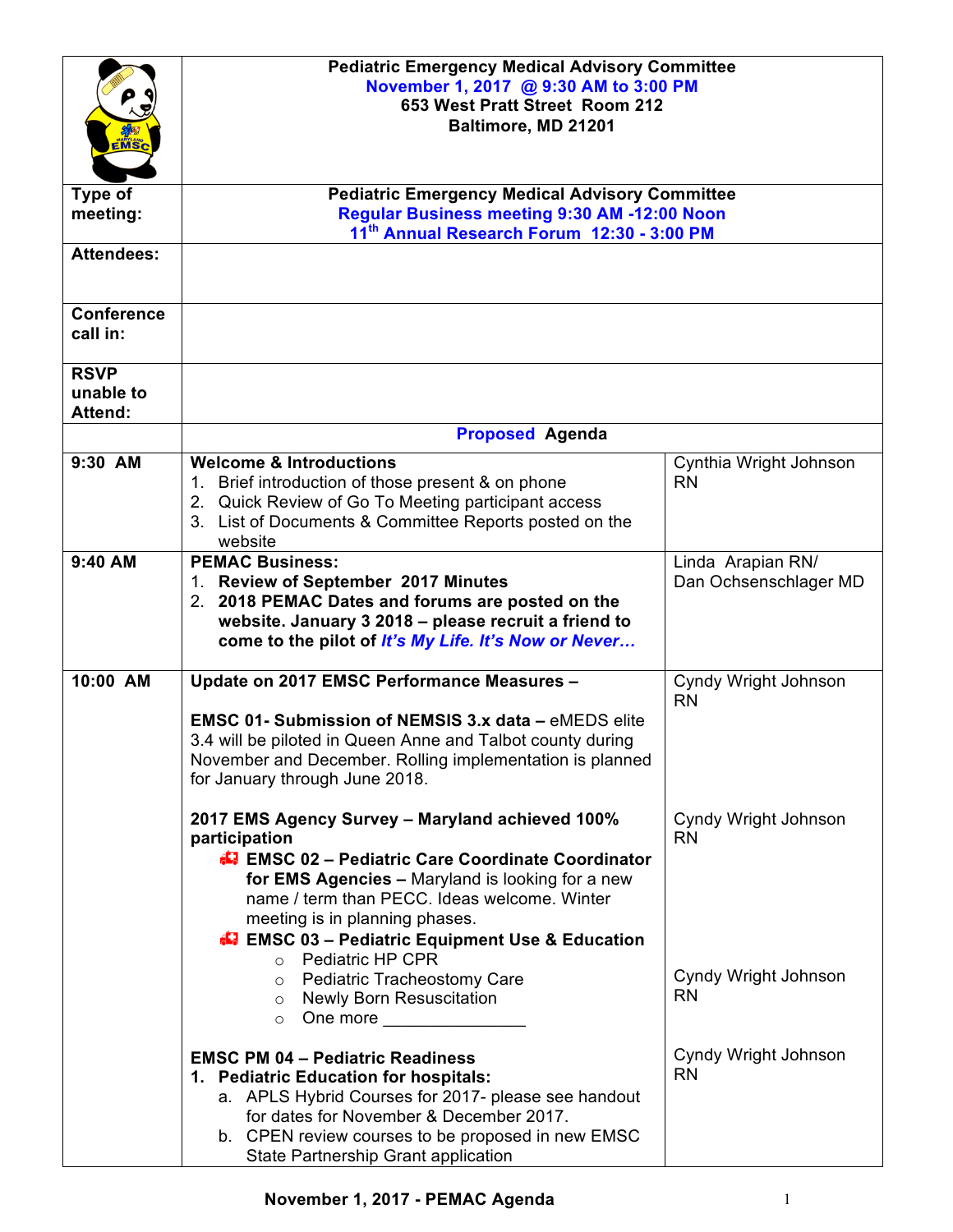|          | c. ENPC Course - www.ena.org<br>d. STABLE courses offered regionally by NICUs<br>e. FEMA Pediatric Disaster MGT 439 course - June 12<br>& 13, 208 at MFRI College Park. Registration: Link for<br>registration: https://tinyurl.com/yac8ugx3                                                                                                                          |                                                                                                                                                                                                                 |                 |                            |
|----------|-----------------------------------------------------------------------------------------------------------------------------------------------------------------------------------------------------------------------------------------------------------------------------------------------------------------------------------------------------------------------|-----------------------------------------------------------------------------------------------------------------------------------------------------------------------------------------------------------------|-----------------|----------------------------|
|          | <b>EMSC PM 75 - Pediatric Trauma/ Burn Centers -</b><br>Maryland has met this measure and continues to work with<br>both pediatric trauma and burns centers through QI,<br>Education and Prevention programs.<br><b>NEW:</b> COMAR regulations for both pediatric burn and<br>pediatric trauma are under revision as part of the normal<br>regulatory update process. |                                                                                                                                                                                                                 |                 |                            |
|          |                                                                                                                                                                                                                                                                                                                                                                       | <b>EMSC PM 76 &amp; 77: Interfacility &amp; Special Consults</b><br>1. Pediatric Base Station Courses: 2018                                                                                                     |                 |                            |
|          | <b>Date</b>                                                                                                                                                                                                                                                                                                                                                           | Location                                                                                                                                                                                                        | <b>Deadline</b> |                            |
|          | 1/18/2018<br>(Thursday)                                                                                                                                                                                                                                                                                                                                               | <b>MIEMSS Headquarters</b><br><b>Room 212</b><br>653 West Pratt St. Baltimore MD 21201                                                                                                                          | 1/5/2018        |                            |
|          | 4/19/2018<br>(Thursday)                                                                                                                                                                                                                                                                                                                                               | <b>MIEMSS Headquarters</b><br><b>Room 212</b><br>653 West Pratt St. Baltimore MD 21201                                                                                                                          | 4/6/2018        |                            |
|          | 7/25/2017<br>(Wednesday)                                                                                                                                                                                                                                                                                                                                              | <b>Children's National Medical Center</b><br><b>EMTC Conference Room</b><br>111 Michigan Ave NW Washington DC<br>20010                                                                                          | 7/13/201<br>8   |                            |
|          | 9/13/2018                                                                                                                                                                                                                                                                                                                                                             | <b>MIEMSS Headquarters</b><br><b>Room 212</b>                                                                                                                                                                   | 8/312018        |                            |
|          | (Thursday)                                                                                                                                                                                                                                                                                                                                                            | 653 West Pratt St. Baltimore MD 21201                                                                                                                                                                           |                 |                            |
|          | 2. Neonatal and Pediatric specialty transport update<br><b>EMSC PM 78 - EMS Education</b><br>1. 2018 Conferences are schedules and pediatric<br>preconferences are being finalized                                                                                                                                                                                    |                                                                                                                                                                                                                 |                 | Danielle Joy RN NRP        |
|          | recertification cycle.                                                                                                                                                                                                                                                                                                                                                | 2. BLS Committee – received input from PEMAC volunteers<br>on the content to be covered in the next 2-3 year                                                                                                    |                 | <b>Richard High EMT</b>    |
|          | 3. ALS Committee                                                                                                                                                                                                                                                                                                                                                      |                                                                                                                                                                                                                 |                 | <b>Judy Micheliche NRP</b> |
|          | 4.                                                                                                                                                                                                                                                                                                                                                                    |                                                                                                                                                                                                                 |                 |                            |
| 10:30 AM | 1.                                                                                                                                                                                                                                                                                                                                                                    | <b>Family Centered Care Sub Committee</b><br>Right Care Awards -2018 Nomination forms are<br>available on the MIEMSS website:<br>http://www.miemss.org/home/public<br>2. Emergency Ready Family" project update |                 | Mary Ellen Wilson RN       |
|          | 3. MSFA Convention Risk Watch/ Safe Kids - ideas for                                                                                                                                                                                                                                                                                                                  |                                                                                                                                                                                                                 |                 |                            |
|          | 2018                                                                                                                                                                                                                                                                                                                                                                  |                                                                                                                                                                                                                 |                 |                            |
|          | ory+Network                                                                                                                                                                                                                                                                                                                                                           | 4. EMSC National FAN update - the new EIIC for EMSC<br>has launched a new website:<br>https://emscimprovement.center/search/?q=Family+Advis                                                                     |                 |                            |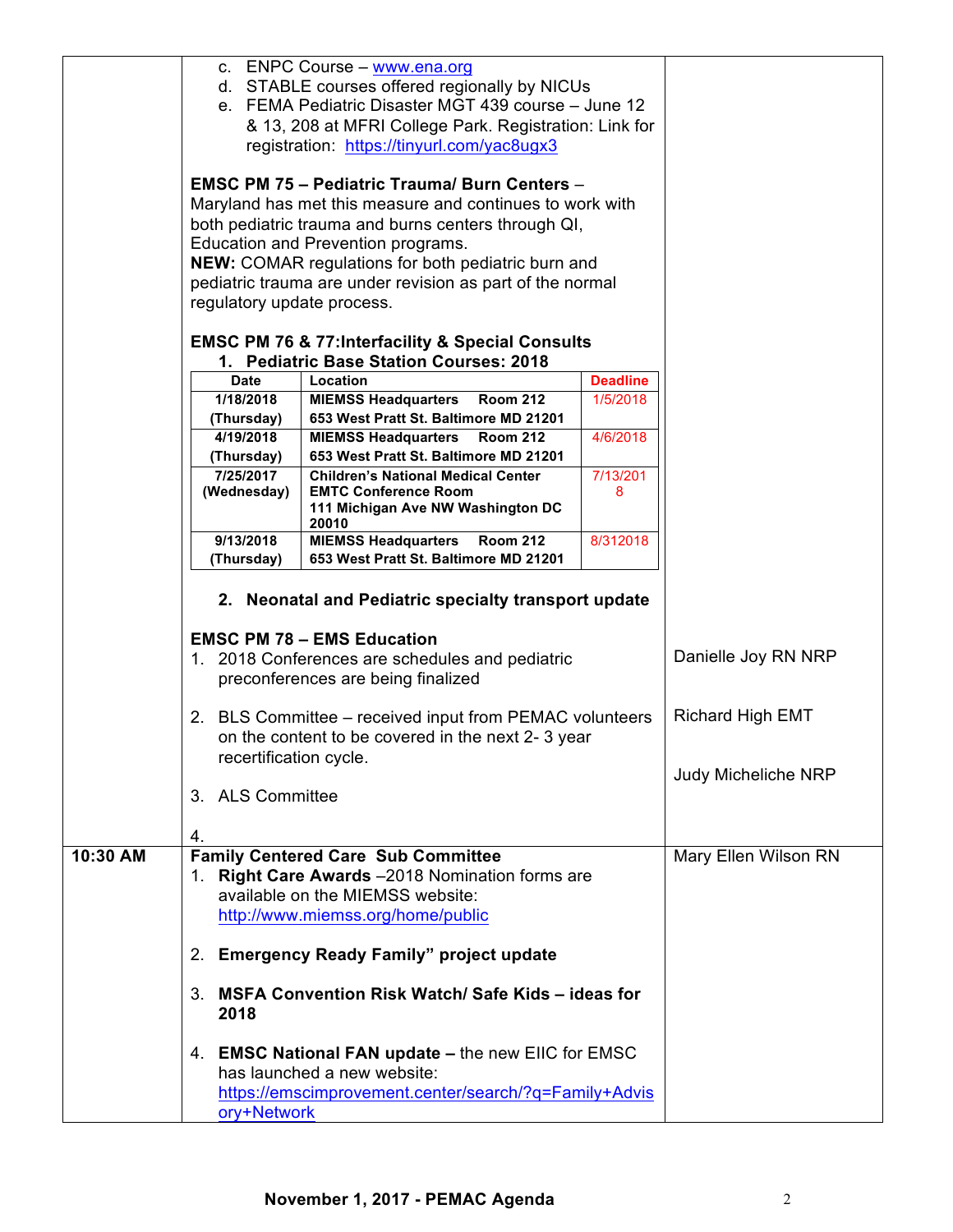| 10:45 AM | <b>Maryland Organizations &amp; Committees</b>                                                                                                                                                                                               |                                                        |
|----------|----------------------------------------------------------------------------------------------------------------------------------------------------------------------------------------------------------------------------------------------|--------------------------------------------------------|
|          | <b>AAP Updates</b>                                                                                                                                                                                                                           | Rich Lichenstein MD                                    |
|          | $\triangleright$ Maryland update - COPEM & COVIPP                                                                                                                                                                                            |                                                        |
|          | National update - COPEM: <i>input on Emergency</i><br>➤<br>Information Form /Format shared. Dec 8 & 9, 2017<br>meeting in DC.                                                                                                                | Cyndy Wright Johnson<br><b>RN</b>                      |
|          | <b>ACEP Updates - new website &amp; management</b><br>www.mdacep.org<br>$\triangleright$ Maryland update - EMS Committee                                                                                                                     | Kathy Brown MD                                         |
|          | Maryland's NEW - Pediatric Committee<br>➤<br><b>National Updates</b><br>$\blacktriangleright$                                                                                                                                                | New Liaison - pending<br>final nomination              |
|          | <b>ENA Updates - www.mdena.org (NEW website live)</b><br>State report<br>➤<br>$\triangleright$ Local updates                                                                                                                                 |                                                        |
|          | Maryland ENA Regional Conferences (www.mdena.org)<br>$\blacktriangleright$                                                                                                                                                                   | Laurel Moody RN                                        |
|          |                                                                                                                                                                                                                                              |                                                        |
|          | <b>SCHOOL HEALTH Updates</b><br>$\triangleright$ School Health committee(s) update<br>$\triangleright$ School Emergency Health Guidelines                                                                                                    | Liz Berg RN<br>Jason Custer MD                         |
|          | <b>Critical Care Updates</b><br>$\triangleright$ AACN<br>$\triangleright$ AAP                                                                                                                                                                | <b>Jill Dannenfelser RN</b><br><b>Lisa Chervon NRP</b> |
|          | <b>Commercial Ambulance Service Advisory Committee</b><br>(CASAC @ MIEMSS)<br>SCT subcommittee - workgroup on protocols<br>Neonatal subcommittee - to be reconvened in 2018<br>➤<br>$\triangleright$ Obstetrical transports-workgroup of SCT | <b>Richard High EMT</b><br><b>Judy Micheliche NRP</b>  |
|          | Jurisdictional Affairs Committee (JAC @ MIEMSS)<br>$\triangleright$ BLS<br>$\triangleright$ ALS                                                                                                                                              |                                                        |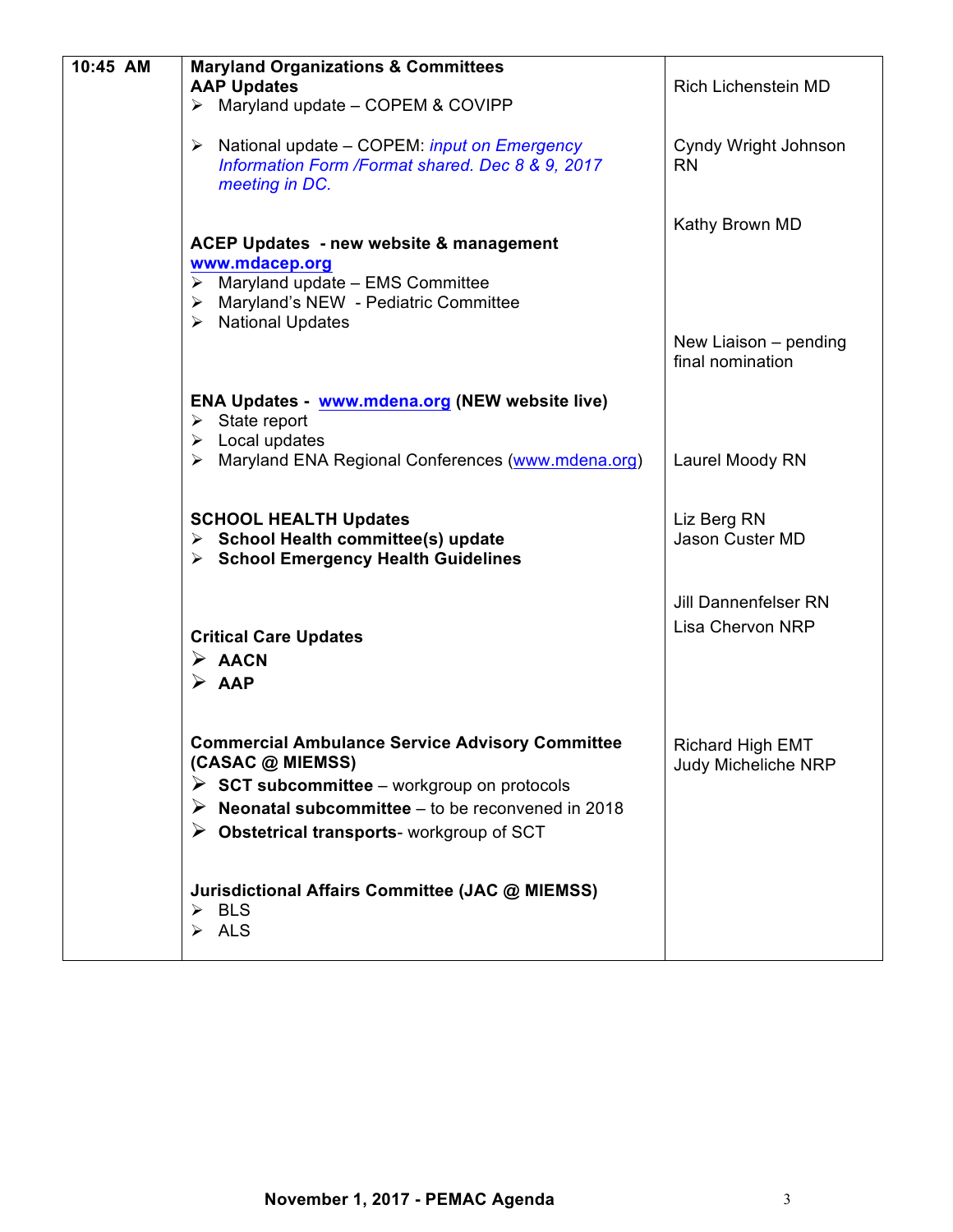| 11:15 AM | <b>Maryland Protocols for EMS Providers</b>                                                                                                                                                                                                                         |                                             |
|----------|---------------------------------------------------------------------------------------------------------------------------------------------------------------------------------------------------------------------------------------------------------------------|---------------------------------------------|
|          | 1. Pediatric High Performance CPR - implementation<br>plan/ workshop planning                                                                                                                                                                                       | Jennifer Anders MD                          |
|          | 2. Spinal Protection / Immobilization protocol - Algorithm<br>work will continue into 2018                                                                                                                                                                          |                                             |
|          | 3. Termination of Resuscitation (2019)                                                                                                                                                                                                                              |                                             |
|          | Focus groups through the fall and early winter with<br>regional councils and other stakeholders.<br>Region $1 -$ October $19th$<br>Region $2 -$ December $19th$<br>Region $3 -$ December $6th$<br>Region $4 -$ November 21st<br>Region 5 – meeting date in planning |                                             |
|          | 4. Other protocol suggestions / clarifications for 2019<br>should be brought to the January 2018 PEMAC<br>meeting to allow for development time                                                                                                                     |                                             |
| 11:30 AM | <b>Injury Prevention Sub Committee &amp; Updates</b><br><b>Please see Summaries from:</b><br>a. EMSC: CPS & OP Healthcare Project (Maryland DOT                                                                                                                     | Susanne Ogaitis Jones<br><b>MSPH CPST-I</b> |
|          | <b>Highway Safety Office)</b>                                                                                                                                                                                                                                       | cps@miemss.org for                          |
|          | $\triangledown$ CPS Rapid Educational Response Kit – new<br>2017-2018 project is now available. Initial mailing<br>sent.                                                                                                                                            | materials and information                   |
|          | $\vee$ CPS and heatstroke to children left in cars—Three<br>Outdoor Temperature Displays are located at<br>MIEMSS, Cecil County DES, Prince George Fire<br>& EMS                                                                                                    |                                             |
|          | $\vee$ Drowsy Driving – NEW project Fall 2017<br>$\vee$ CPS Technician scholarship available for 2018<br>courses                                                                                                                                                    |                                             |
|          | <b>NEWEST PSA available for your social media:</b>                                                                                                                                                                                                                  |                                             |
|          | "Don't Rush Your Child To The Next Car Seat Stage"<br>https://www.youtube.com/user/MarylandEMS                                                                                                                                                                      |                                             |
|          | b. Safe Kids<br>Maryland Safe Kids Meetings for 2018 will be held in<br>March and September after PEMAC<br>$\boxtimes$ New Maryland HSO grant – Bike Helmets and Safety                                                                                             | Cyndy Wright Johnson<br><b>RN</b>           |
|          | Maryland Risk Watch/ MSFA -2018 Convention<br>C.<br>planning will start next month                                                                                                                                                                                  | Cyndy Wright Johnson<br><b>RN</b>           |
|          | d. <b>ENA: IQSIP</b> – Institute for Quality, Safety and Injury<br>$\Box$ Prevention updates $\oslash$ ENA national website<br>Buckle Up initiative with NHTSA will be<br>operationalized in Maryland with a PSA                                                    | www.mdena.org                               |
|          | e. Partnership for Safer Maryland:                                                                                                                                                                                                                                  | Safermaryland.org                           |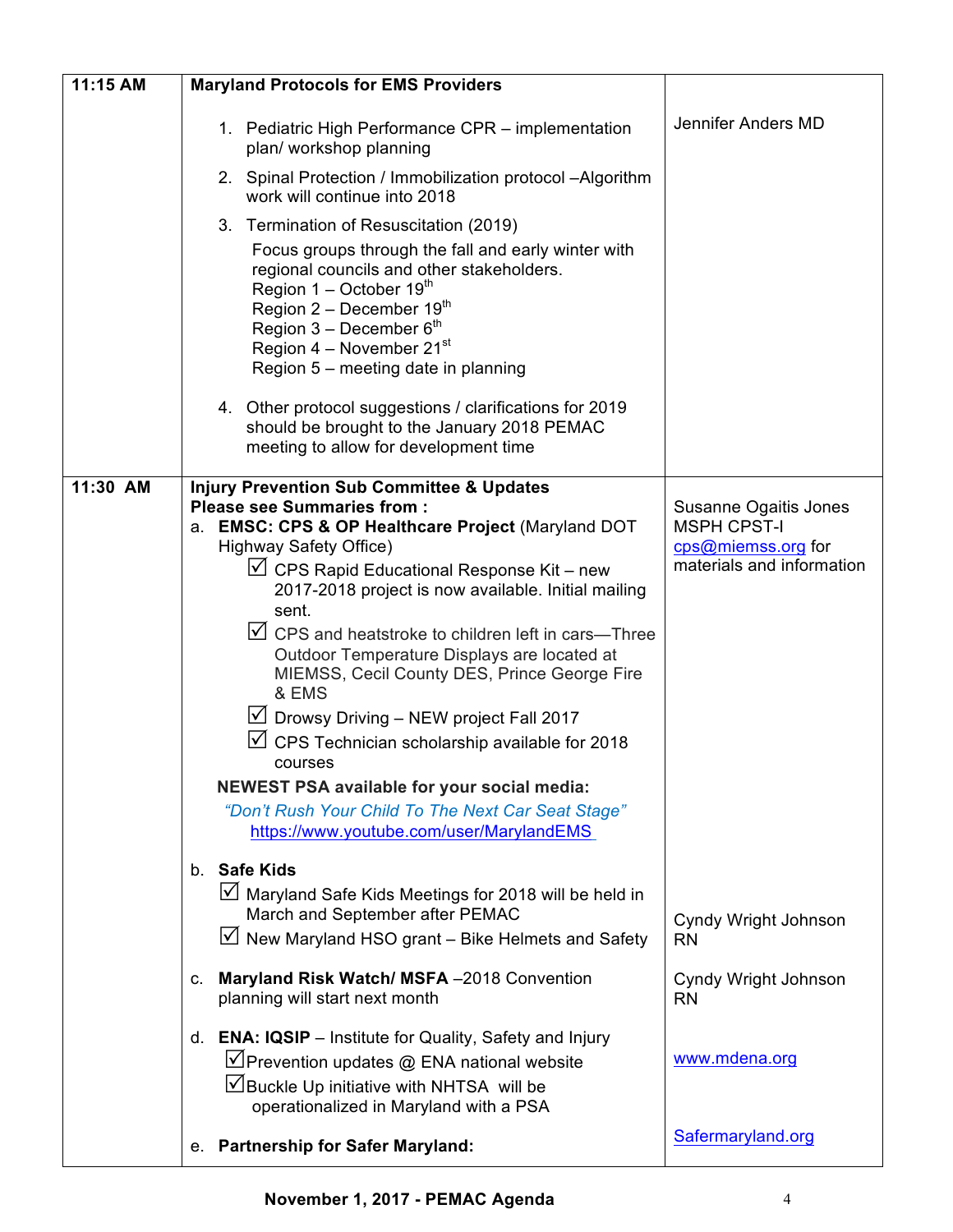| 11:45 AM                    | <b>Research and EVBG update</b><br>1. Ongoing Pediatric QIC & DART projects<br>Evaluation of protocols<br>$\checkmark$ 2016 – 2017 Sepsis – Jen Anders MD & Nick Wyns<br>PhD NRP experience will be presented at<br>conferences in 2018<br>$\checkmark$ Region 3 Seizure project - Rich Lichenstein MD<br>$\checkmark$ Pediatric RSI-Process and Outcome project | Jen Anders MD              |  |  |
|-----------------------------|------------------------------------------------------------------------------------------------------------------------------------------------------------------------------------------------------------------------------------------------------------------------------------------------------------------------------------------------------------------|----------------------------|--|--|
|                             | $\checkmark$ CPR and Cares Report for pediatrics include first six<br>month of 2017 statewide<br>2. WB-CARN EMS partner in Prince George's County<br>$\checkmark$ Data Linkage Project<br>← Asthma Scoring Tool Project                                                                                                                                          | Kathy Brown MD             |  |  |
|                             | 3. EMSC TI Grant updates<br>√ PDTree: An EMS Triage Tool for Pediatric<br><b>Destination Decision Making (J Anders MD)</b>                                                                                                                                                                                                                                       | Jen Anders MD<br>Committee |  |  |
| 11:50                       | 4. Other projects<br><b>Old Business</b>                                                                                                                                                                                                                                                                                                                         | Committee                  |  |  |
| 11:55                       | <b>New Business</b>                                                                                                                                                                                                                                                                                                                                              | Committee                  |  |  |
| 12:00 Noon                  | <b>Networking Break</b>                                                                                                                                                                                                                                                                                                                                          | Committee                  |  |  |
| $12:30 - 3:00$<br><b>PM</b> | 11 <sup>th</sup> Annual Research Forum                                                                                                                                                                                                                                                                                                                           |                            |  |  |
|                             | Save the Date: January 3, 2018 12:30 PM<br>Topic: PEMAC Pit Crew Challenge<br>Join us to pilot the Pediatric HP CPR training. There will be prizes !                                                                                                                                                                                                             |                            |  |  |

#### **It's My Life. It's Now or Never…**

*Maryland EMSC and PEMAC Faculty* 

Bon Jovi was right; it IS now or never – especially when it comes to CPR. You already know early, high quality CPR (rate, depth and recoil) and defibrillation are key but let's talk about some differences with kids. Learn to perfect pediatric high-performance CPR in this hands-on workshop with EMSC pit-crew specialists. Each participant will be competing for the best score to save a life. 'Cause, I ain't gonna live forever…Let's Get It Started! Speed + Velocity = Accuracy!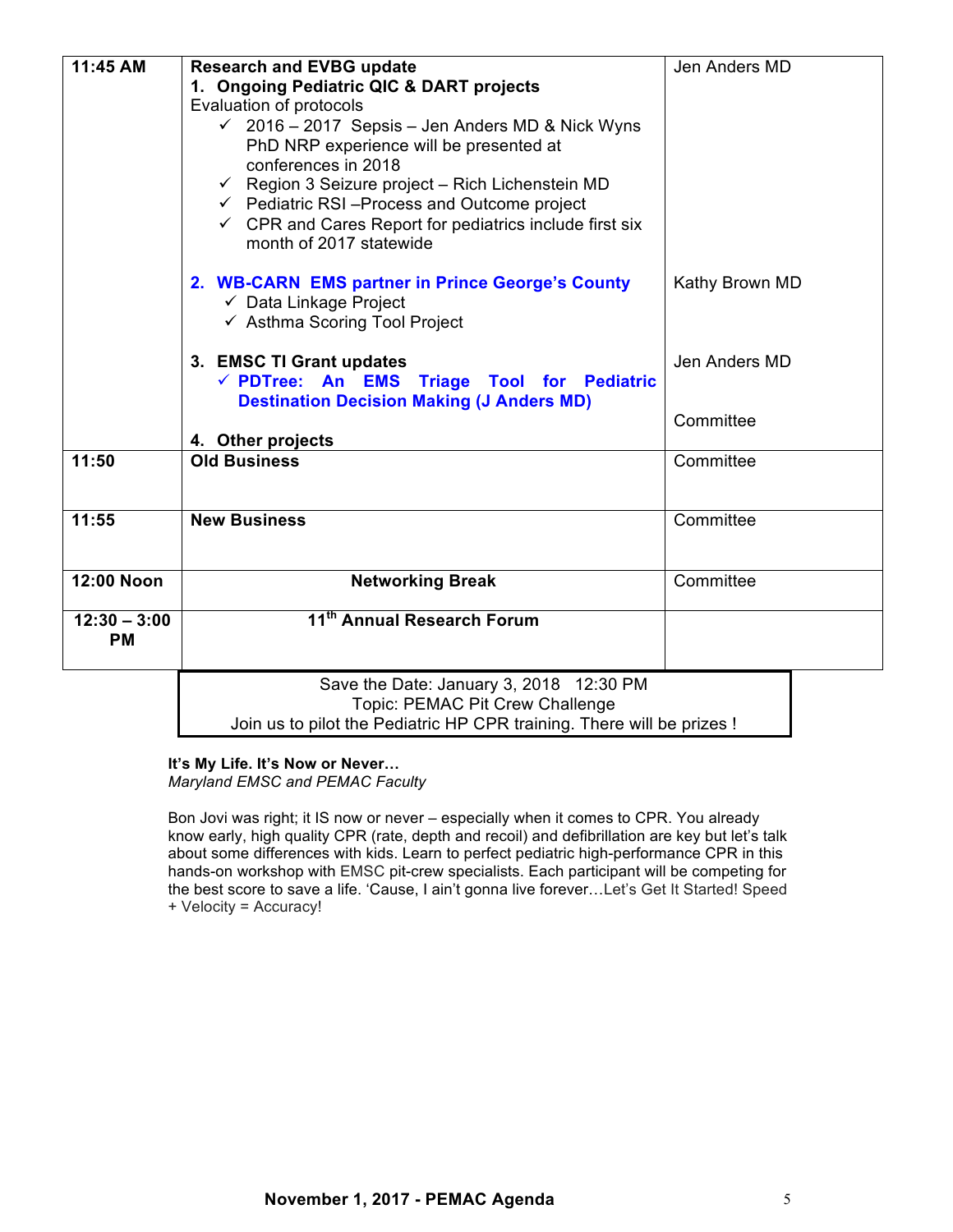|                                | <b>Pediatric Emergency Medical Advisory Committee</b><br>November 1, 2017 @ 9:30 AM to 3:00 PM<br>653 West Pratt Street Room 212<br>Baltimore, MD 21201                                                                                                                                                                                                                                                                                                                                              |                                            |  |
|--------------------------------|------------------------------------------------------------------------------------------------------------------------------------------------------------------------------------------------------------------------------------------------------------------------------------------------------------------------------------------------------------------------------------------------------------------------------------------------------------------------------------------------------|--------------------------------------------|--|
| Type of<br>meeting:            | <b>Pediatric Emergency Medical Advisory Committee</b><br>Regular Business meeting 9:30 AM -12:00 Noon<br>11th Annual Research Forum 12:30 - 3:00 PM                                                                                                                                                                                                                                                                                                                                                  |                                            |  |
| <b>Attendees:</b>              | Robert Wack MD; Richard Lichenstein MD; Daniel Ochsenschlager MD; Jennifer Anders<br>MD; Mary Ellen Wilson RN; Jill Dannenfelser EMT-B; Isam Nasr MD; Cathy Park RN;<br>Emily Dorosz RN; Jeffrey Huggins NRP; Lisa Chervon NRP; Cynthia Wright-Johnson RN;<br>Danielle Joy RN; Susanne Ogaitis-Jones; Caleb Ward MD, Laurel Moody RN                                                                                                                                                                 |                                            |  |
| <b>Conference</b><br>call in:  | Linda Arapian RN, Rick High EMT, Kathy Brown MD, Emily Dorosz RN, Sam Zhao, MD                                                                                                                                                                                                                                                                                                                                                                                                                       |                                            |  |
| <b>RSVP</b><br><b>Regrets:</b> | Stephaine Sisler, MD; Karen O'Connell MD                                                                                                                                                                                                                                                                                                                                                                                                                                                             |                                            |  |
|                                | <b>Agenda and Minutes - Approved January 3 2018</b>                                                                                                                                                                                                                                                                                                                                                                                                                                                  |                                            |  |
| 9:30 AM                        | <b>Welcome &amp; Introductions</b><br>Brief introduction of those present & on phone<br>1.<br>2. Quick Review of Go To Meeting participant access<br>3. List of Documents & Committee Reports posted on the<br>website                                                                                                                                                                                                                                                                               | Cynthia Wright Johnson<br><b>RN</b>        |  |
| 9:40 AM                        | <b>PEMAC Business:</b><br>1. Review of September 2017 Minutes: Motion by Mary<br>Ellen Wilson RN, seconded by Rick High EMT and<br>approved unanimously.<br>2. 2018 PEMAC Dates and forums are posted on the<br>website. January 3 2018 - please recruit a friend to<br>come to the pilot of It's My Life. It's Now or Never<br>We will be piloting the workshop for the spring<br>conferences to rollout HP CPR for pediatrics.                                                                     | Linda Arapian RN/<br>Dan Ochsenschlager MD |  |
| 10:00 AM                       | Update on 2017 EMSC Performance Measures -<br><b>EMSC 01- Submission of NEMSIS 3.x data - eMEDS elite</b><br>3.4 will be piloted in Queen Anne and Talbot county during<br>November and December. Rolling implementation is planned<br>for January through June 2018. Maryland had 100%<br>participation in NEMSIS data submission from April 2015<br>through July 1, 2017 when version 3 was required. MIEMSS<br>IT and Data plan to be in compliance with 100% participation<br>in summer of 2018. | Cyndy Wright Johnson<br><b>RN</b>          |  |
|                                | 2017 EMS Agency Survey - Maryland achieved 100%<br>participation<br><b>47 EMSC 02 - Pediatric Care Coordinate Coordinator</b><br>for EMS Agencies - Maryland is looking for a new<br>name / term than PECC. Ideas welcome. Winter<br>meeting is in planning phases.                                                                                                                                                                                                                                  | Cyndy Wright Johnson<br><b>RN</b>          |  |
|                                | <b>47 EMSC 03 - Pediatric Equipment Use &amp; Education</b><br>o Pediatric HP CPR<br><b>Pediatric Tracheostomy Care</b><br>$\circ$<br><b>Newly Born Resuscitation</b><br>$\circ$<br>Suggestions for new topics (2018 - fall programming):                                                                                                                                                                                                                                                            | Cyndy Wright Johnson<br><b>RN</b>          |  |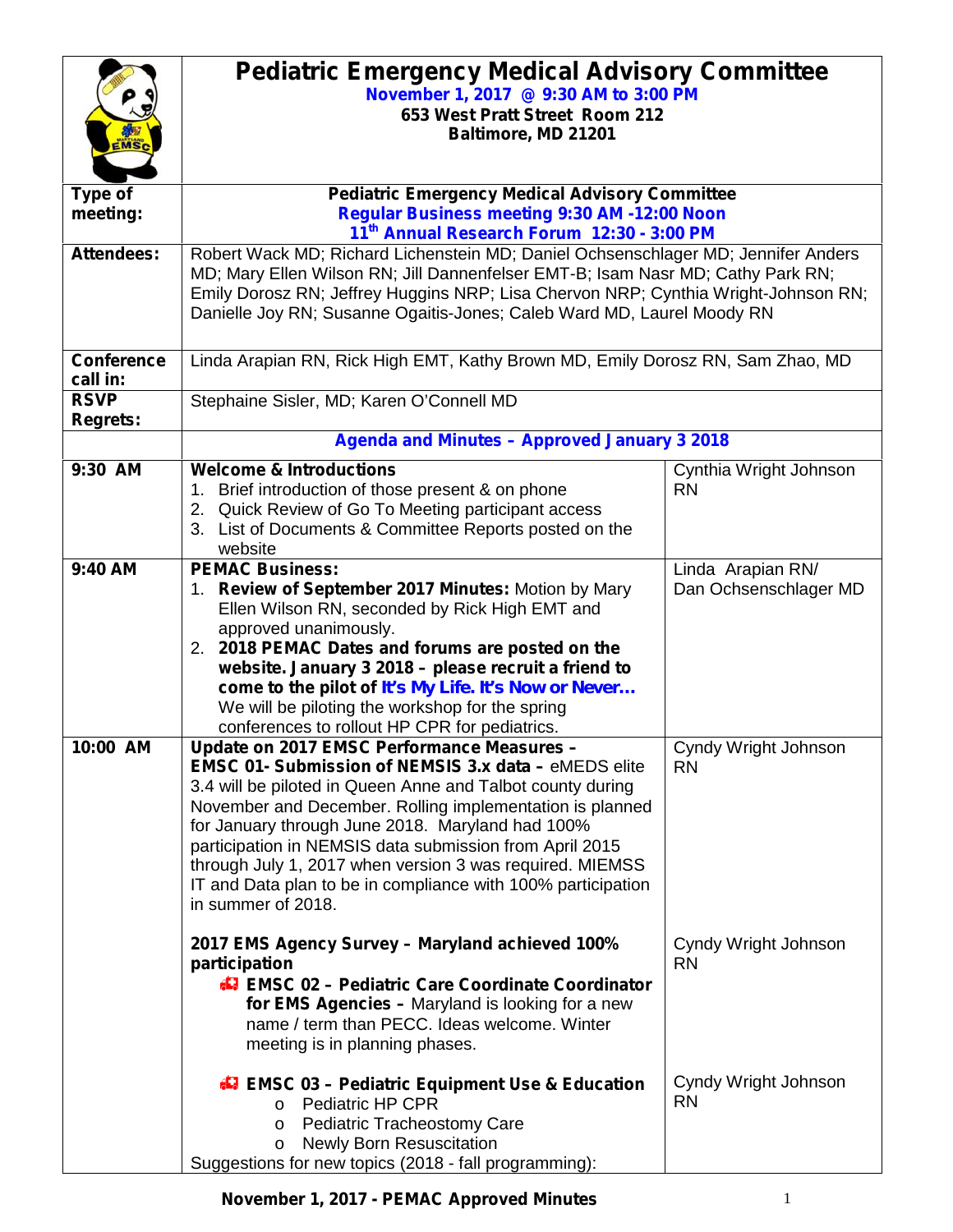| MCI-JumpSTART.             | Estimation of % of burns, assessing and scoring pediatric<br>GCS, CSpine protection algorithm, Safe Transport, Seizures<br>$-$ identification and treatment, EMS handoff to $ED$ – model<br>radio report and in person handoff, Psychiatric topics -<br>suicide, opioid overdose, Sepsis, Weight based medication<br>math and administration, Asthma assessment and scoring,<br>These suggestions will keep PEMAC / EMSC/ Education<br>busy for the next four years of the grant program. The goal is                                                                                                                                                                                                                                                                                                                                                                                                                                                                                               |                 |                                   |
|----------------------------|-----------------------------------------------------------------------------------------------------------------------------------------------------------------------------------------------------------------------------------------------------------------------------------------------------------------------------------------------------------------------------------------------------------------------------------------------------------------------------------------------------------------------------------------------------------------------------------------------------------------------------------------------------------------------------------------------------------------------------------------------------------------------------------------------------------------------------------------------------------------------------------------------------------------------------------------------------------------------------------------------------|-----------------|-----------------------------------|
|                            | for the Atlantic EMS States/ EAST region of NASEMSO to<br>share products as they are developed.                                                                                                                                                                                                                                                                                                                                                                                                                                                                                                                                                                                                                                                                                                                                                                                                                                                                                                     |                 | Cyndy Wright Johnson              |
|                            | <b>EMSC PM 04 - Pediatric Readiness</b><br>1. Pediatric Education for hospitals:<br>a. APLS Hybrid Courses for 2017- please see handout<br>with December 2017 course registration. Both<br>October at MIEMSS and November in Harford county<br>did not have enough participants. Dates for 2018 will<br>be finalized and held at MIEMSS.<br>b. CPEN review courses to be proposed in new EMSC<br>State Partnership Grant application to include both<br>two day course for novice test takers and one day<br>hybrid for CEN nurses who want a refresher on<br>pediatric content.<br>c. ENPC Course - is coordinated by Maryland Chapter<br>of ENA. Course list online at: www.ena.org<br>d. STABLE courses offered regionally by NICUs<br>e. FEMA Pediatric Disaster MGT 439 course - June 12<br>& 13, 208 at MFRI College Park. Pediatric Disaster<br>Response And Emergency Preparedness (MGT439 -<br>16.00 Hours) taught by Texas A&M Extension<br>Service. Registration: Link for registration: |                 | <b>RN</b>                         |
|                            | https://tinyurl.com/yac8ugx3<br><b>EMSC PM 75 - Pediatric Trauma/ Burn Centers -</b>                                                                                                                                                                                                                                                                                                                                                                                                                                                                                                                                                                                                                                                                                                                                                                                                                                                                                                                |                 | Cyndy Wright Johnson              |
| regulatory update process. | Maryland has met this measure and continues to work with<br>both pediatric trauma and burns centers through QI,<br>Education and Prevention programs.<br>NEW: COMAR regulations for both pediatric burn and<br>pediatric trauma are under revision as part of the normal                                                                                                                                                                                                                                                                                                                                                                                                                                                                                                                                                                                                                                                                                                                            |                 | <b>RN</b>                         |
|                            | <b>EMSC PM 76 &amp; 77: Interfacility &amp; Special Consults - these</b><br>EMSC PMs have been met but will continue to be supported<br>by grant funding (pending authorization).                                                                                                                                                                                                                                                                                                                                                                                                                                                                                                                                                                                                                                                                                                                                                                                                                   |                 | Cyndy Wright Johnson<br><b>RN</b> |
|                            | 1. Pediatric Base Station Courses: 2018                                                                                                                                                                                                                                                                                                                                                                                                                                                                                                                                                                                                                                                                                                                                                                                                                                                                                                                                                             |                 |                                   |
| <b>Date</b><br>1/18/2018   | Location<br><b>MIEMSS Headquarters</b><br><b>Room 212</b>                                                                                                                                                                                                                                                                                                                                                                                                                                                                                                                                                                                                                                                                                                                                                                                                                                                                                                                                           | <b>Deadline</b> |                                   |
|                            | 653 West Pratt St. Baltimore MD 21201                                                                                                                                                                                                                                                                                                                                                                                                                                                                                                                                                                                                                                                                                                                                                                                                                                                                                                                                                               | 1/5/2018        |                                   |
| (Thursday)<br>4/19/2018    | <b>MIEMSS Headquarters</b><br><b>Room 212</b>                                                                                                                                                                                                                                                                                                                                                                                                                                                                                                                                                                                                                                                                                                                                                                                                                                                                                                                                                       | 4/6/2018        |                                   |
| (Thursday)                 | 653 West Pratt St. Baltimore MD 21201                                                                                                                                                                                                                                                                                                                                                                                                                                                                                                                                                                                                                                                                                                                                                                                                                                                                                                                                                               |                 |                                   |
| 7/25/2018                  | <b>Children's National Medical Center</b>                                                                                                                                                                                                                                                                                                                                                                                                                                                                                                                                                                                                                                                                                                                                                                                                                                                                                                                                                           | 7/13/2018       |                                   |
| (Wednesday)                | <b>EMTC Conference Room</b><br>111 Michigan Ave NW Washington DC<br>20010                                                                                                                                                                                                                                                                                                                                                                                                                                                                                                                                                                                                                                                                                                                                                                                                                                                                                                                           |                 |                                   |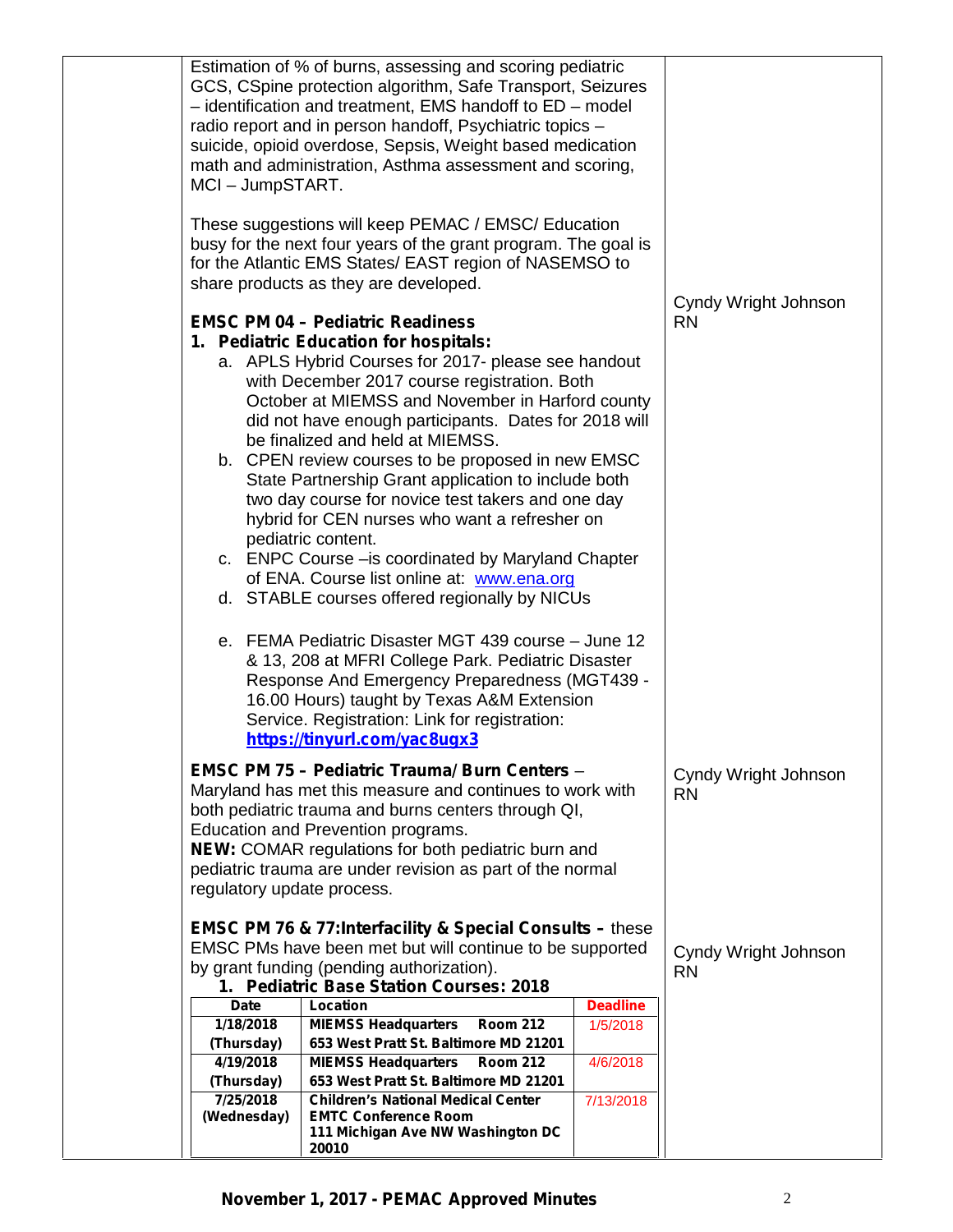|          | 9/13/2018<br>(Thursday) | <b>MIEMSS Headquarters</b> Room 212<br>653 West Pratt St. Baltimore MD 21201                                                                                                                                                                                                                                                                                                                                                                                                                                                                                                                                                                           | 8/312018 |                      |
|----------|-------------------------|--------------------------------------------------------------------------------------------------------------------------------------------------------------------------------------------------------------------------------------------------------------------------------------------------------------------------------------------------------------------------------------------------------------------------------------------------------------------------------------------------------------------------------------------------------------------------------------------------------------------------------------------------------|----------|----------------------|
|          |                         | 2. Neonatal and Pediatric specialty transport update:<br>SOCLAR, EMSC and Perinatal programs have been<br>visiting the base hospitals and companies for all NEO<br>Transport Licensees to gather information on best<br>practices and learn about challenges for staffing and<br>equipment. The AAP has published an update on the<br>pediatric and neonatal standards that will be part of<br>the review of COMAR for NEO teams in 2018.                                                                                                                                                                                                              |          | Lisa Chervon MA NRP  |
|          |                         | <b>EMSC PM 78 - EMS Education</b><br>1. 2018 Conferences are schedules and pediatric<br>preconferences are being finalized and will include<br>preconference specific to the needs of the region and<br>pediatric tracks. Pediatric track at each will include<br>introduction of Pediatric HP CPR with QCPR feedback<br>and low fidelity manikins.<br>2. BLS Committee - received input from PEMAC volunteers<br>on the content to be covered in the next 2-3 year<br>recertification cycle. Thank you to Robert Wack MD and<br>Cathy Parks RN. Additional resources are being loaded                                                                 |          | Danielle Joy RN NRP  |
|          |                         | into the instructors corner.<br>3. ALS Committee: ALS protocol exam is under revision.<br>Maryland is now using the NCCP model for Paramedic<br>licensure: 50% national content, 25% State/ Local<br>contents, 25% Individual choice (or 30, 15 and 15 hours).                                                                                                                                                                                                                                                                                                                                                                                         |          |                      |
| 10:30 AM | network                 | <b>Family Centered Care Sub Committee</b><br>1. Right Care Awards -2018 Nomination forms are<br>available on the MIEMSS website:<br>http://www.miemss.org/home/public<br>January push will include all councils and committees.<br>2. Emergency Ready Family" project update: website is<br>"live" and will continue to evolve. The slides have been<br>updated and Mary Ellen is working on speaker notes.<br>http://www.miemss.org/home/emsc/family-advisory-<br>3. MSFA Convention Risk Watch/Safe Kids - ideas for<br>2018 are welcome! Email FAN@miemss.org<br>4. EMSC National FAN update - the new EIIC for EMSC<br>has launched a new website: |          | Mary Ellen Wilson RN |
|          | ory+Network             | https://emscimprovement.center/search/?q=Family+Advis<br>5. Spring 2018 EMSC conference is anticipated in Texas<br>with a FAN track. Dates are tentatively 4/30-5/2/2018.<br>6. Mary Ellen and Cyndy attending the CISM Application<br>with Children workshop in Columbia in October. The two<br>day course was focused on using CISM principles with<br>children. A number of extenuating circumstances made                                                                                                                                                                                                                                          |          |                      |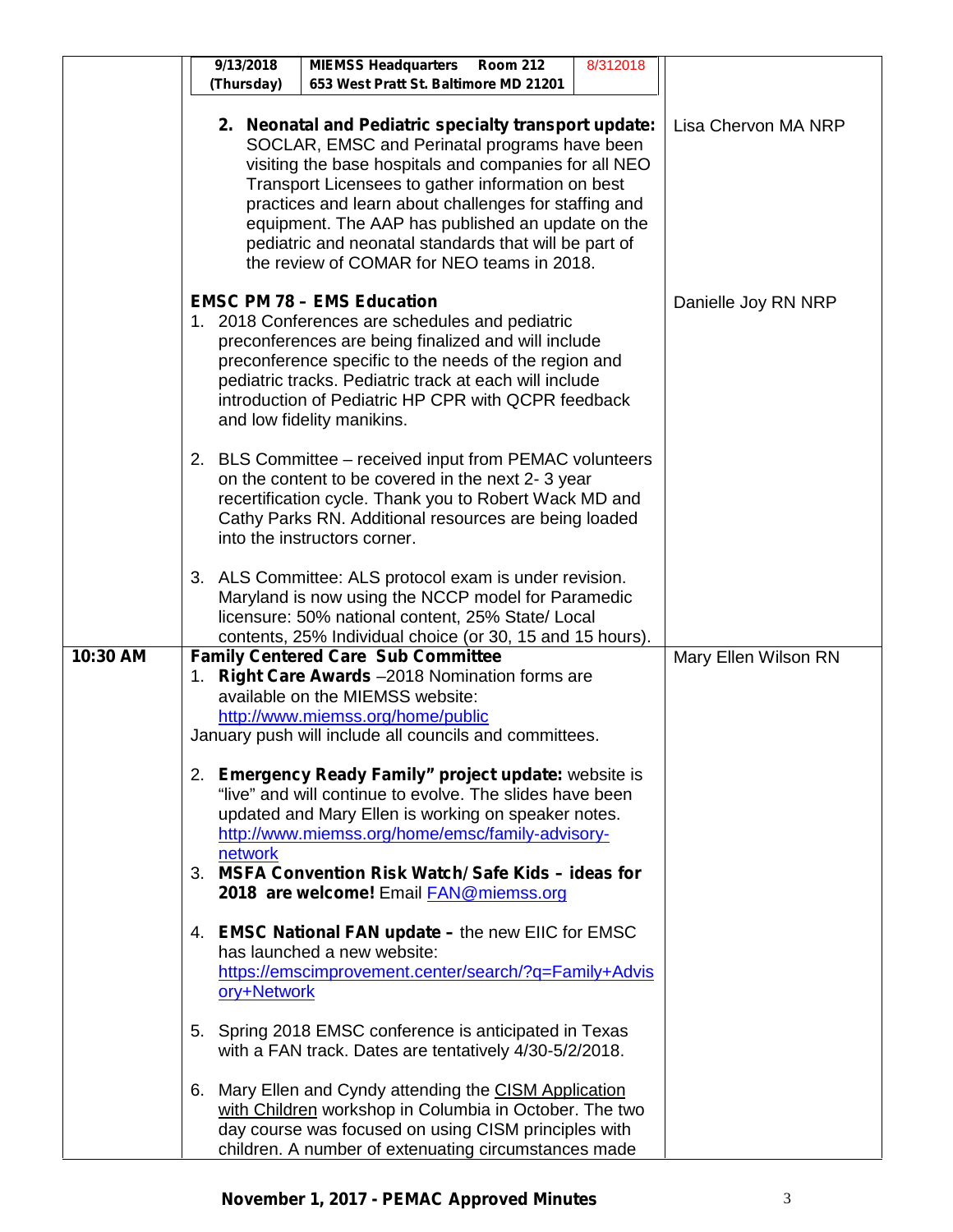|          | the course difficult to deliver and we did not find it useful<br>for our work with TOR / preparing EMS for pediatric field                                                                                                                                                                                                                                                                                                                                                                                                      |                                                                                   |
|----------|---------------------------------------------------------------------------------------------------------------------------------------------------------------------------------------------------------------------------------------------------------------------------------------------------------------------------------------------------------------------------------------------------------------------------------------------------------------------------------------------------------------------------------|-----------------------------------------------------------------------------------|
| 10:45 AM | deaths.<br><b>Maryland Organizations &amp; Committees</b><br><b>AAP Updates</b><br>Maryland update - annual educational dinner meeting<br>≻<br>was held in the fall. COPEM - no update. COVIPP is<br>conducting a survey on anticipatory guidance practices to<br>develop at tool kit.<br>$\triangleright$ Maryland AAP has received a Pediatric Disaster grant<br>from national and will be working with practices on the<br>Eastern Shore to learn more about their needs, level of<br>preparedness and then share resources. | <b>Rich Lichenstein MD</b>                                                        |
|          | National update - COPEM: Cyndy and Cynthiana<br>➤<br>Lightfoot (DC EMSC) will be sharing input from families<br>and EMS providers on the revision to the <i>Emergency</i><br>Information Form / Format at the Dec 8 & 9, 2017 meeting<br>in DC. We will also hear the status of both Pediatric<br>Readiness for Hospitals and Pediatric Readiness for EMS<br>policies.                                                                                                                                                          | Cyndy Wright Johnson<br><b>RN</b>                                                 |
|          | <b>ACEP Updates - new website &amp; management</b><br>www.mdacep.org<br>Maryland update - EMS Committee - no updates.<br>≻<br>Maryland's NEW - Pediatric Committee - there is a new<br>≻<br>chair, Erik Shobitz MD.<br>> National ACEP meeting is ending today in Washington<br>DC with events on the Hill.                                                                                                                                                                                                                     | Kathy Brown MD                                                                    |
|          | ENA Updates - www.mdena.org (NEW website live)<br>$\triangleright$ State report – ENA by the Bay will be the second week in<br>May 2018. New ENPC chair is to be appointed soon.<br>PEMAC liaison will be appointed for January meeting.<br>$\triangleright$ Local updates: Mid Maryland and Baltimore chapters are<br>holding fall conferences. Eastern Shore chapter has CE<br>at each of their quarterly meetings.                                                                                                           | New Liaison – pending<br>final nomination<br>Given by: Cyndy Wright<br>Johnson RN |
|          | <b>SCHOOL HEALTH Updates</b><br>> School Health committee(s) update: MDH & MSDE are<br>providing support to the Local schools on the<br>implementation of the stock Naloxone procedures. Adapt<br>Pharma is providing additional reusable / spring loaded<br>Narcan training devices (nasal spray) to the school health<br>services programs.                                                                                                                                                                                   | Laurel Moody RN                                                                   |
|          | <b>Training: MASHN Annual Conference is 11/18/17 in</b><br>$\blacktriangleright$<br>Ocean City; School Health Supervisors meeting will be<br>12/7/1; NASH 2018 50 <sup>th</sup> Anniversary Conference will be<br>in Baltimore June $30^{th}$ – July 3, 2018.                                                                                                                                                                                                                                                                   |                                                                                   |
|          | <b>Critical Care Updates</b><br>$\triangleright$ AACN:<br>AAMS Kids SIG has developed a proposal for multi-<br>center data collection on transports that is in IRB<br>review at the institutions now.                                                                                                                                                                                                                                                                                                                           | Liz Berg RN                                                                       |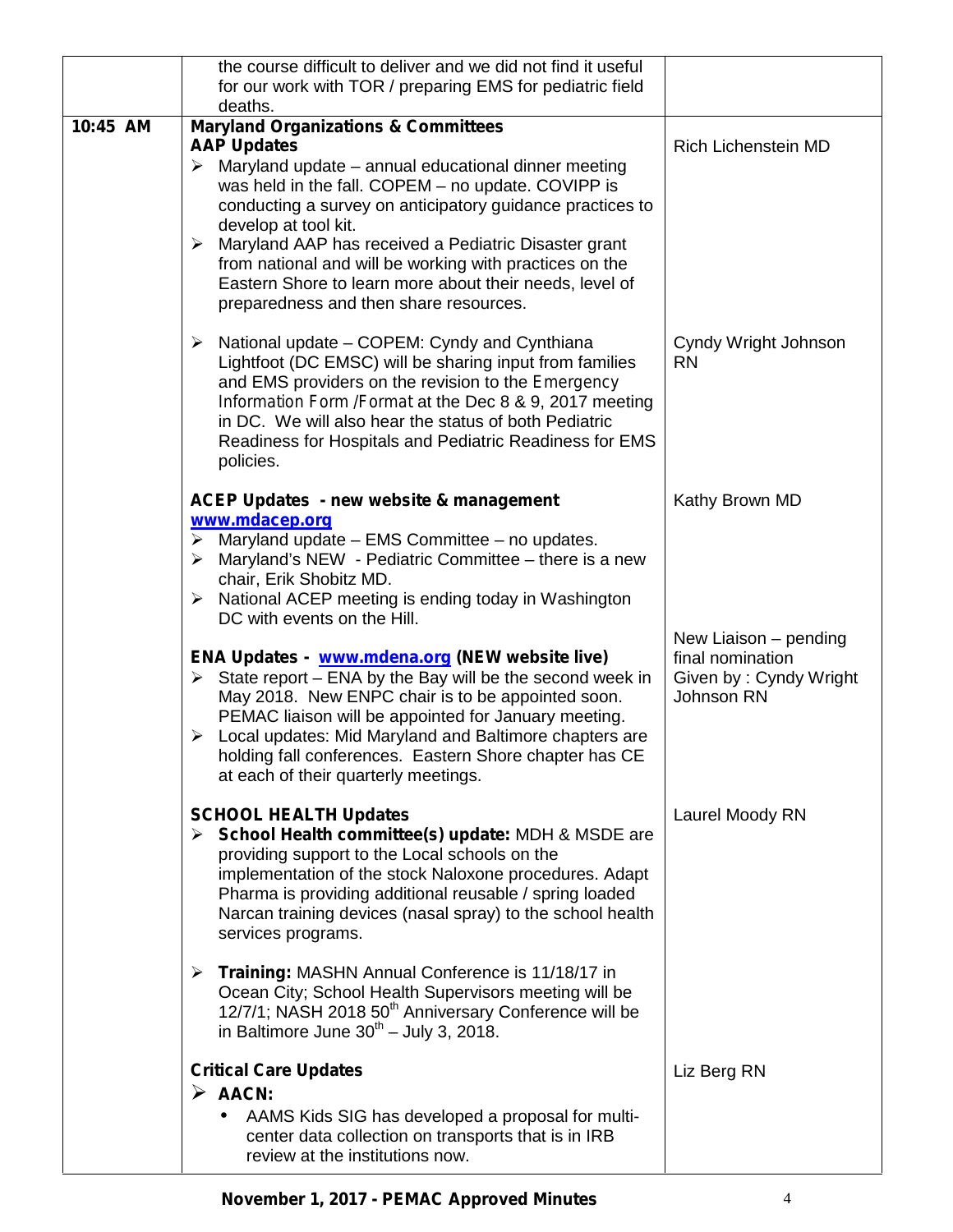|          | State Training: Critical Care Nurses conference -<br>March 21-22, 2018 in Towson<br>National Training: CCTMC - April 9-11, 2018 in TX;<br>Airborne NeoPediatric Transport conference May2-4,<br>2018 in TX; East Coast Helicopter Operations May<br>14-18, 2018 FL; AACN NTI May 21-24, 2018 Boston.<br>$\triangleright$ AAP – no update.                                                                                                                                                                                                                                                                                                                                                                                                                                                                                                                                                                                                                              |                                                        |
|----------|------------------------------------------------------------------------------------------------------------------------------------------------------------------------------------------------------------------------------------------------------------------------------------------------------------------------------------------------------------------------------------------------------------------------------------------------------------------------------------------------------------------------------------------------------------------------------------------------------------------------------------------------------------------------------------------------------------------------------------------------------------------------------------------------------------------------------------------------------------------------------------------------------------------------------------------------------------------------|--------------------------------------------------------|
|          | <b>Commercial Ambulance Service Advisory Committee</b><br>(CASAC @ MIEMSS)<br>$\triangleright$ CASAC is reviewing the bylaws and will vote at their next<br>meeting.<br>$\triangleright$ SCT subcommittee – workgroup on protocols<br>$\triangleright$ Neonatal subcommittee – to be reconvened in 2018<br>after the base company and hospital site visits are<br>completed.                                                                                                                                                                                                                                                                                                                                                                                                                                                                                                                                                                                           | <b>Jill Dannenfelser RN</b><br><b>Lisa Chervon NRP</b> |
|          | $\triangleright$ Obstetrical transports- workgroup of SCT has not met<br>recently.<br>Jurisdictional Affairs Committee (JAC @ MIEMSS)<br>$\triangleright$ BLS – no update<br>ALS - no update<br>➤                                                                                                                                                                                                                                                                                                                                                                                                                                                                                                                                                                                                                                                                                                                                                                      | <b>Richard High EMT</b><br>Judy Micheliche NRP         |
| 11:15 AM | <b>Maryland Protocols for EMS Providers</b><br>1. Pediatric High Performance CPR - implementation<br>plan/ workshop planning is ongoing and will be the<br>focus of our educational forum immediately after the<br>January PEMAC meeting<br>2. Spinal Protection / Immobilization protocol - Algorithm<br>work will continue into 2018<br>3. Termination of Resuscitation (2019)<br>Focus groups through the fall and early winter with<br>regional councils and other stakeholders<br>Region 1 - October 19th<br>Region $2 -$ December $19th$<br>Region $3 -$ December $6th$<br>Region $4 -$ November $21^{st}$<br>Region $5 -$ January 22 <sup>nd</sup> 2018 at CALS<br>4. PD Tree Research Protocol was described by Jen<br>Anders MD to the committee. This research protocol<br>will go to PRC in January as part of the TI Grant work<br>in Baltimore City, Queen Anne County and<br>Montgomery County. More discussion will be at the<br>January PEMAC meeting. | Jennifer Anders MD                                     |
|          | 5. Other protocol suggestions / clarifications for 2019<br>should be brought to the January 2018 PEMAC<br>meeting to allow for development time.                                                                                                                                                                                                                                                                                                                                                                                                                                                                                                                                                                                                                                                                                                                                                                                                                       |                                                        |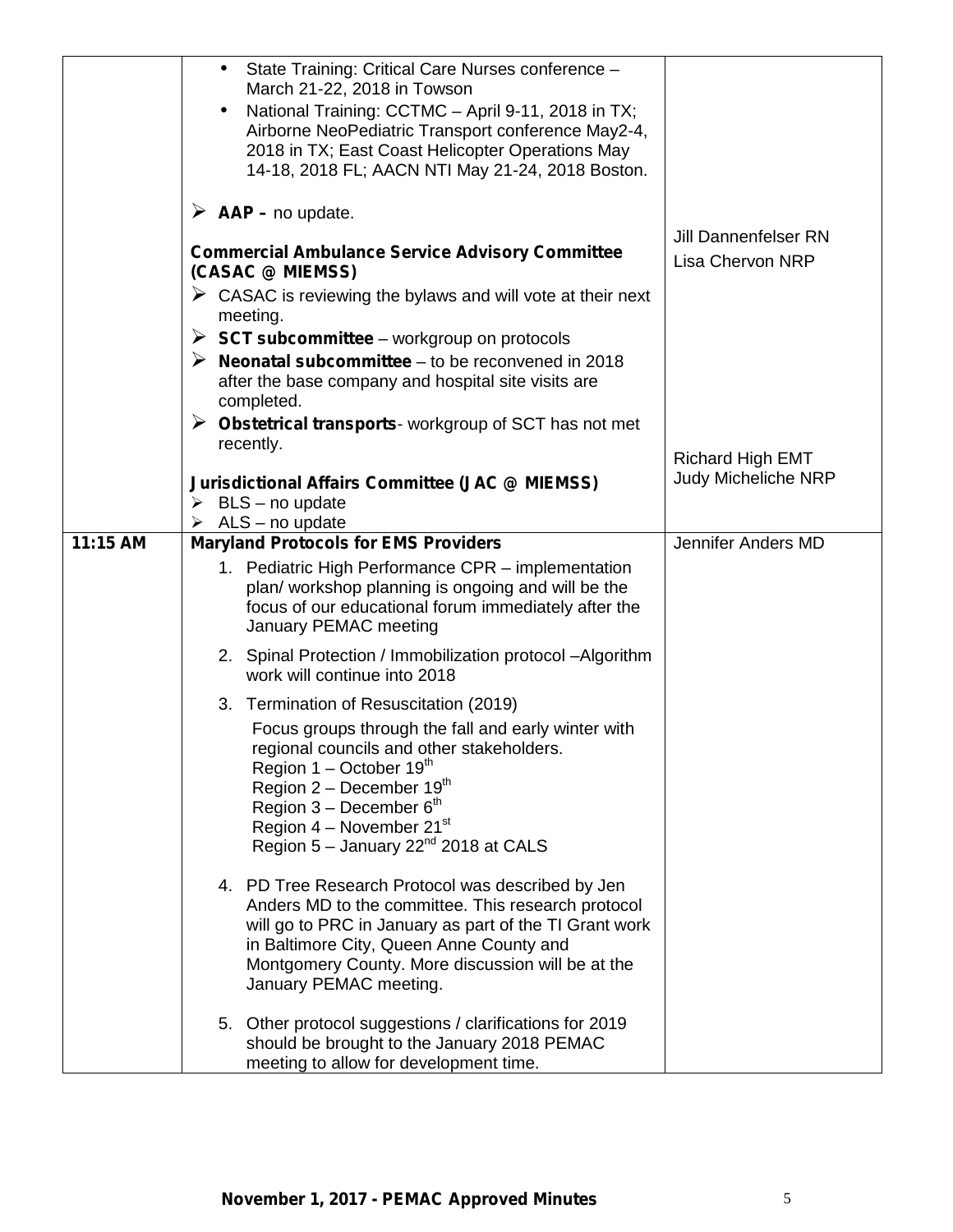| 11:30 AM | <b>Injury Prevention Sub Committee &amp; Updates</b><br><b>Please see Summaries from:</b><br>a. EMSC: CPS & OP Healthcare Project (Maryland DOT<br><b>Highway Safety Office)</b><br>$\triangledown$ CPS Rapid Educational Response Kit - new<br>2017-2018 project is now available. Initial mailing<br>sent.<br>$\vee$ CPS and heatstroke to children left in cars—Three<br>Outdoor Temperature Displays are located at<br>MIEMSS, Cecil County DES, Prince George Fire<br>& EMS<br>$\vee$ Drowsy Driving – NEW project Fall 2017 with a<br>kick off in February and in April 2018.<br>$\vee$ CPS Technician scholarship available for 2018<br>courses<br>Susanne provided a handout on the change in Maryland<br>Medicaid with coverage approved for special car seats. This<br>is an important change for families and children. | <b>Susanne Ogaitis Jones</b><br><b>MSPH CPST-I</b><br>cps@miemss.org for<br>materials and information |  |
|----------|------------------------------------------------------------------------------------------------------------------------------------------------------------------------------------------------------------------------------------------------------------------------------------------------------------------------------------------------------------------------------------------------------------------------------------------------------------------------------------------------------------------------------------------------------------------------------------------------------------------------------------------------------------------------------------------------------------------------------------------------------------------------------------------------------------------------------------|-------------------------------------------------------------------------------------------------------|--|
|          | <b>NEWEST PSA available for your social media:</b><br>"Don't Rush Your Child To The Next Car Seat Stage"<br>https://www.youtube.com/user/MarylandEMS                                                                                                                                                                                                                                                                                                                                                                                                                                                                                                                                                                                                                                                                               |                                                                                                       |  |
|          | b. Safe Kids<br>Maryland Safe Kids Meetings for 2018 will be held in<br>March and September after PEMAC<br>$\vee$ New Maryland HSO grant – Bike Helmets and Safety<br>anticipated in 2018.                                                                                                                                                                                                                                                                                                                                                                                                                                                                                                                                                                                                                                         | Cyndy Wright Johnson<br><b>RN</b>                                                                     |  |
|          | Maryland Risk Watch/ MSFA-2018 Convention<br>C.<br>planning will start next month                                                                                                                                                                                                                                                                                                                                                                                                                                                                                                                                                                                                                                                                                                                                                  | Cyndy Wright Johnson<br><b>RN</b>                                                                     |  |
|          | d. <b>ENA: IQSIP</b> – Institute for Quality, Safety and Injury<br>$\Box$ Prevention updates $@$ ENA national website<br>ØBuckle Up initiative with NHTSA will be<br>operationalized in Maryland with a PSA                                                                                                                                                                                                                                                                                                                                                                                                                                                                                                                                                                                                                        | www.mdena.org                                                                                         |  |
|          | <b>Partnership for Safer Maryland:</b><br>е.                                                                                                                                                                                                                                                                                                                                                                                                                                                                                                                                                                                                                                                                                                                                                                                       | Safermaryland.org                                                                                     |  |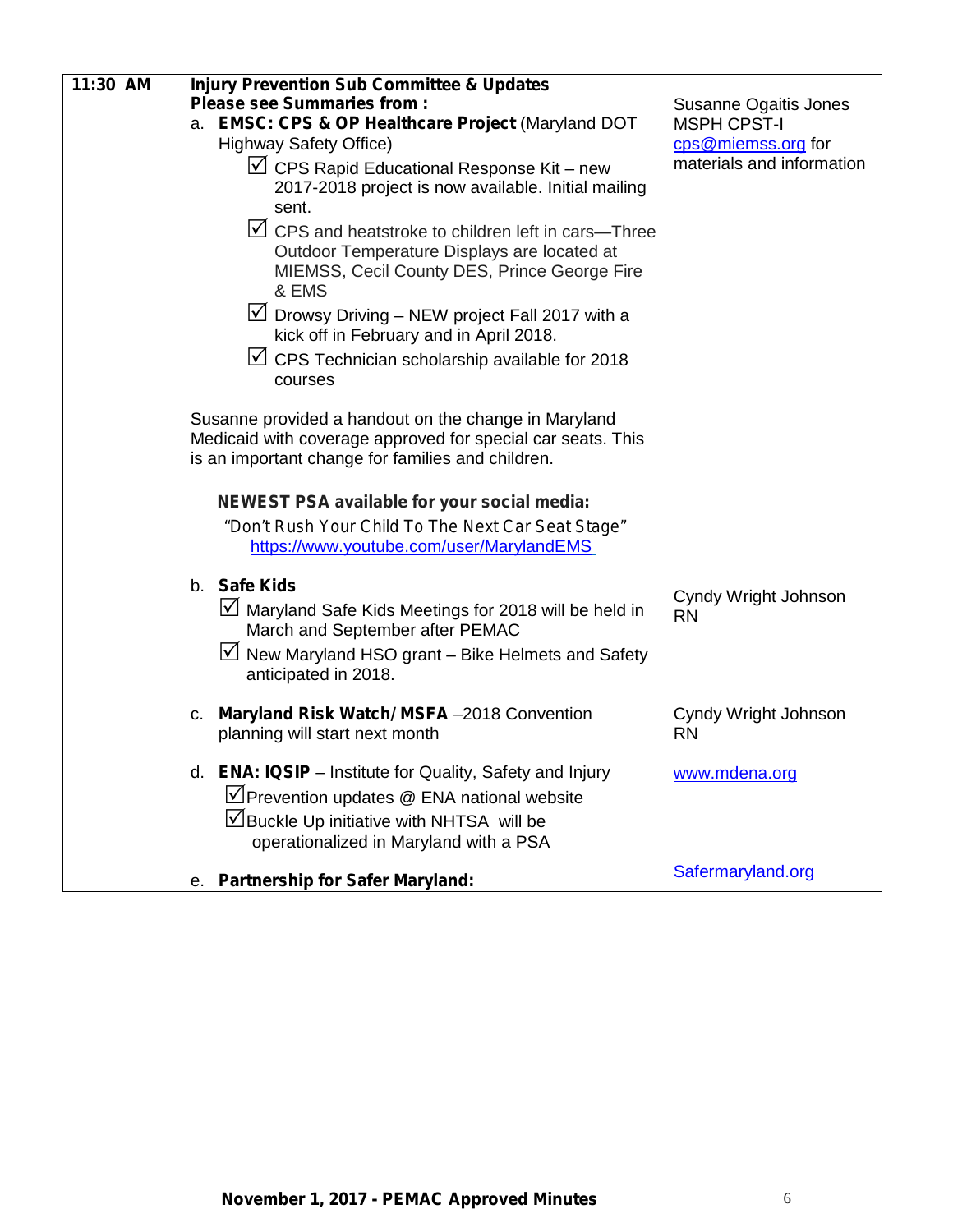| 11:45 AM                    | <b>Research and EVBG update</b><br>1. Ongoing Pediatric QIC & DART projects<br>Evaluation of protocols<br>2016 - 2017 Sepsis - Jen Anders MD & Nick Wyns<br>$\checkmark$<br>PhD NRP experience will be presented at<br>conferences in 2018.<br>$\checkmark$ Region 3 Seizure project is still in process with Rich<br>Lichenstein MD and Matt Levy MD.<br>$\checkmark$ Pediatric RSI-Process and Outcome project - no<br>update<br>$\checkmark$ CPR and Cares Report for pediatrics include first six<br>month of 2017 statewide is now available. Pediatric<br>QIC/ DART will review at the December meeting. We<br>anticipate full year data report by spring 2018 as the<br>hospital cardiac care coordinators have 3 months to<br>close the case data files. | Jen Anders MD  |  |  |
|-----------------------------|------------------------------------------------------------------------------------------------------------------------------------------------------------------------------------------------------------------------------------------------------------------------------------------------------------------------------------------------------------------------------------------------------------------------------------------------------------------------------------------------------------------------------------------------------------------------------------------------------------------------------------------------------------------------------------------------------------------------------------------------------------------|----------------|--|--|
|                             | 2. WB-CARN EMS partner in Prince George's County<br>$\checkmark$ Data Linkage Project is going well.<br>✓ Asthma Scoring Tool Project training is being rolled<br>out in Prince George's County.<br>✓                                                                                                                                                                                                                                                                                                                                                                                                                                                                                                                                                            | Kathy Brown MD |  |  |
|                             | 3. EMSC TI Grant updates<br>√ PDTree: An EMS Triage Tool for Pediatric<br><b>Destination Decision Making (J Anders MD)</b> will be<br>shared in more detail at the January meeting.<br>4. This afternoon's research forum will include projects<br>from both EMS and ED research.                                                                                                                                                                                                                                                                                                                                                                                                                                                                                | Jen Anders MD  |  |  |
| 11:50                       | <b>Old Business - none</b>                                                                                                                                                                                                                                                                                                                                                                                                                                                                                                                                                                                                                                                                                                                                       | Committee      |  |  |
| 11:55                       | <b>New Business -none</b>                                                                                                                                                                                                                                                                                                                                                                                                                                                                                                                                                                                                                                                                                                                                        | Committee      |  |  |
| $12:30 - 3:00$<br><b>PM</b> | 11 <sup>th</sup> Annual Research Forum                                                                                                                                                                                                                                                                                                                                                                                                                                                                                                                                                                                                                                                                                                                           |                |  |  |
|                             | Save the Date: January 3, 2018 12:30 PM<br>Topic: PEMAC Pit Crew Challenge<br>Join us to pilot the Pediatric HP CPR training. There will be prizes !                                                                                                                                                                                                                                                                                                                                                                                                                                                                                                                                                                                                             |                |  |  |

#### **It's My Life. It's Now or Never…**

*Maryland EMSC and PEMAC Faculty*

Bon Jovi was right; it IS now or never – especially when it comes to CPR. You already know early, high quality CPR (rate, depth and recoil) and defibrillation are key but let's talk about some differences with kids. Learn to perfect pediatric high-performance CPR in this hands-on workshop with EMSC pit-crew specialists. Each participant will be competing for the best score to save a life. 'Cause, I ain't gonna live forever…Let's Get It Started! Speed + Velocity = Accuracy!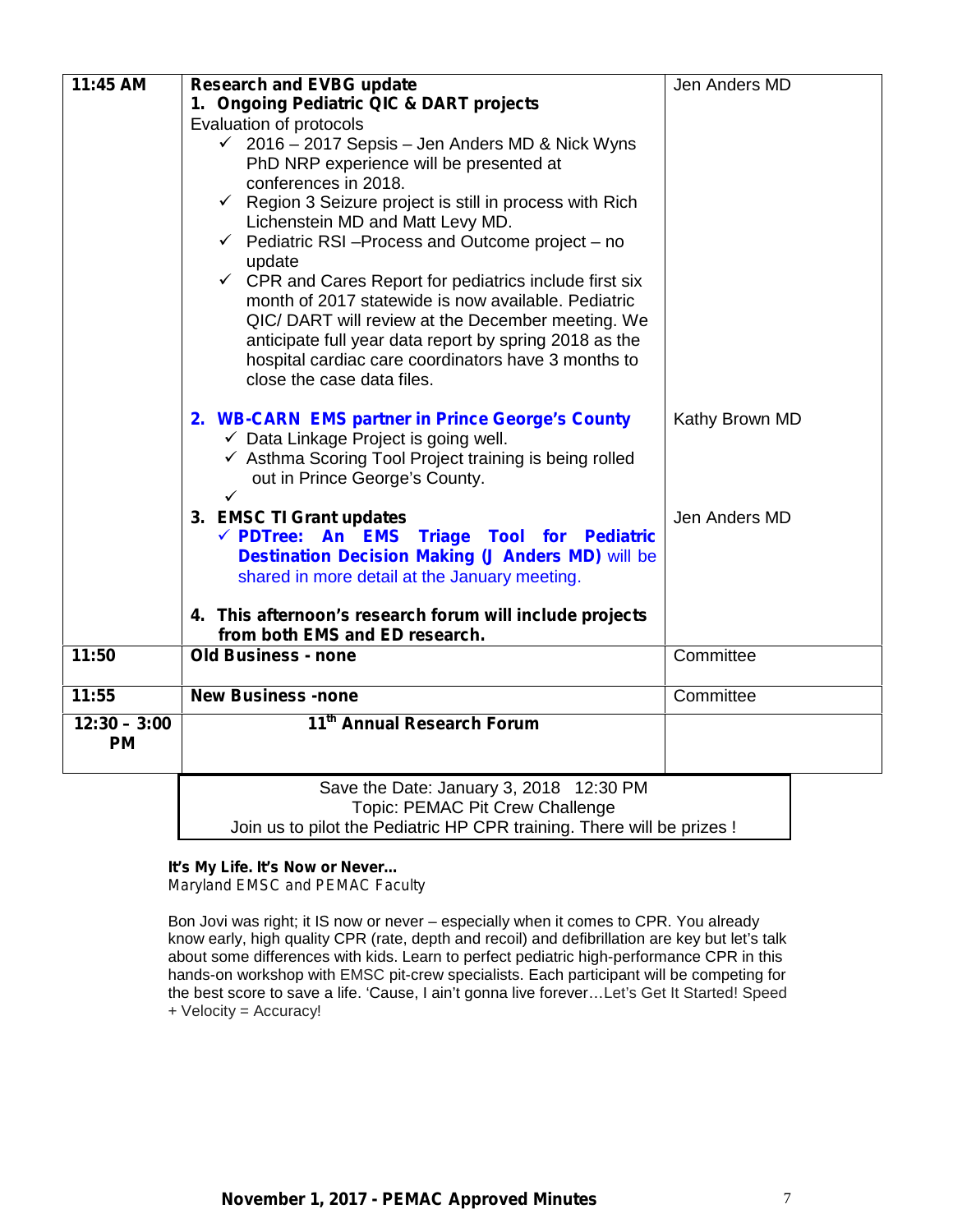

Maryland Institute for Emergency Medical Services Systems



#### *Maryland EMS for Children Department Update – November 2017 What's NEW:*

| <i><b>VVNat S NEW:</b></i>                                              |                                                                                                                                                                                                                                                                                                                                                                                                                                                                                                                                                                                                          |
|-------------------------------------------------------------------------|----------------------------------------------------------------------------------------------------------------------------------------------------------------------------------------------------------------------------------------------------------------------------------------------------------------------------------------------------------------------------------------------------------------------------------------------------------------------------------------------------------------------------------------------------------------------------------------------------------|
|                                                                         | Thursday, October 26, 2017, at 2:00pm ET/1:00pm CT, a CDC Clinician Outreach and<br>Communication Activity (COCA) aired titled, "Primary Care Providers' Role in Supporting<br>Children, Families, and Professional Self-Care Following Hurricanes and Other Disasters".<br>Archived link is not available yet.<br>EIIC has EMSC Toolboxes available on a variety of topics at<br>https://emscimprovement.center/projects/pediatricreadiness/readiness-toolkit/                                                                                                                                          |
| <b>Maryland State</b><br><b>Council</b><br>EMERGENCY NURSES ASSOCIATION | <b>ENA Pediatric Committee/ IQSIP</b> (Institute for Quality, Safety and Injury Prevention):<br>Pediatric Policy statements (ENA and Joint) related to Pediatric Readiness:<br>Weighing All Patients in Kilograms (10/2016)<br>$\mathcal{L}$<br><b>Facilitating the Interfacility Transfer of Emergency Care Patients (07/2015)</b><br>$\mathcal{L}$<br>Patient and Family-Centered Care of Children in the Emergency Department (January,<br>$\mathcal{L}$<br>2015)<br>Best Practices for Improving Flow and Care of Pediatric Patients in the Emergency<br>$\rightarrow$<br>Department (January, 2015) |
|                                                                         | ENA 2017 General Assembly Resolutions were approved with edits: (awaiting final<br>posting of approved resolution language.<br>GA17-02: A National Standard for Child Passenger Restraint<br>GA17-05: Establishing a Standard for Emergency Department Preparedness<br>to Care for Children                                                                                                                                                                                                                                                                                                              |
| <b>SAFE</b><br>MARYLAND                                                 | October and November focuses include:<br>International Walk to School Day (10/4/2017) – many coalitions participated<br>1.<br>Halloween Safety tips - see Facebook postings<br>2.<br>3. Fall Back - Check Your Smoke Alarms<br>Fact sheets and tips are available at www.safekids.org<br>Remember 1/1/2018 Maryland Law requires all homes to have 10 year lithium<br>batteries for smoke alarms                                                                                                                                                                                                         |

#### **Advocacy:**

- **Right Care When It Counts & Star of Life** awards are posted and are be due April 1, 2018 -www.miemss.org look under documents on the left side margin.
- **#MDPANDAFAN – (EMSC Family Advisory Network Council)** has two new programs: **"Emergency Ready Families"** is an educational project to prepare families for both EMS and ED experiences. The presentation includes background on Maryland EMS system, Peds Ready national initiative, what to prepare and pack for a trip to the ED and what to expect in an ambulance and in an ED. The project includes a train the trainer for professionals and an interactive lecture with handouts for families.
- **Safe Kids & Risk Watch Injury Prevention –**MSFA Fire & Injury Prevention and Life Safety Committee in partnership with **Safe Kids Maryland** annually providing interactive displays for children and families at the MSFA Convention.. Ongoing activities occur throughout the year and provide current, data driven when possible, injury prevention checklists and infographics
- **Outdoor Temperature Displays –** through support of the MSFA, three outdoor temperature displays have been purchased to illustrate the extreme heat that quickly builds up inside of parked vehicles. The three displays are kept at MIEMSS, Cecil County DES, Prince George's County Fire & EMS. Email cps@miemss.org for more information and check out the most recent displays on Facebook.
- **MIEMSS EMSC CPS & OP Healthcare Project** report will include updates with the start of the new grant year and the progress with the Drowsy Driving 2017-2018 special project. Webpage is: http://www.miemss.org/home/drowsy-driving-awareness

**For more information please call the Maryland EMS for Children office at 410-706-1758 Website: www.miemss.org look under departments, Click on EMS for Children**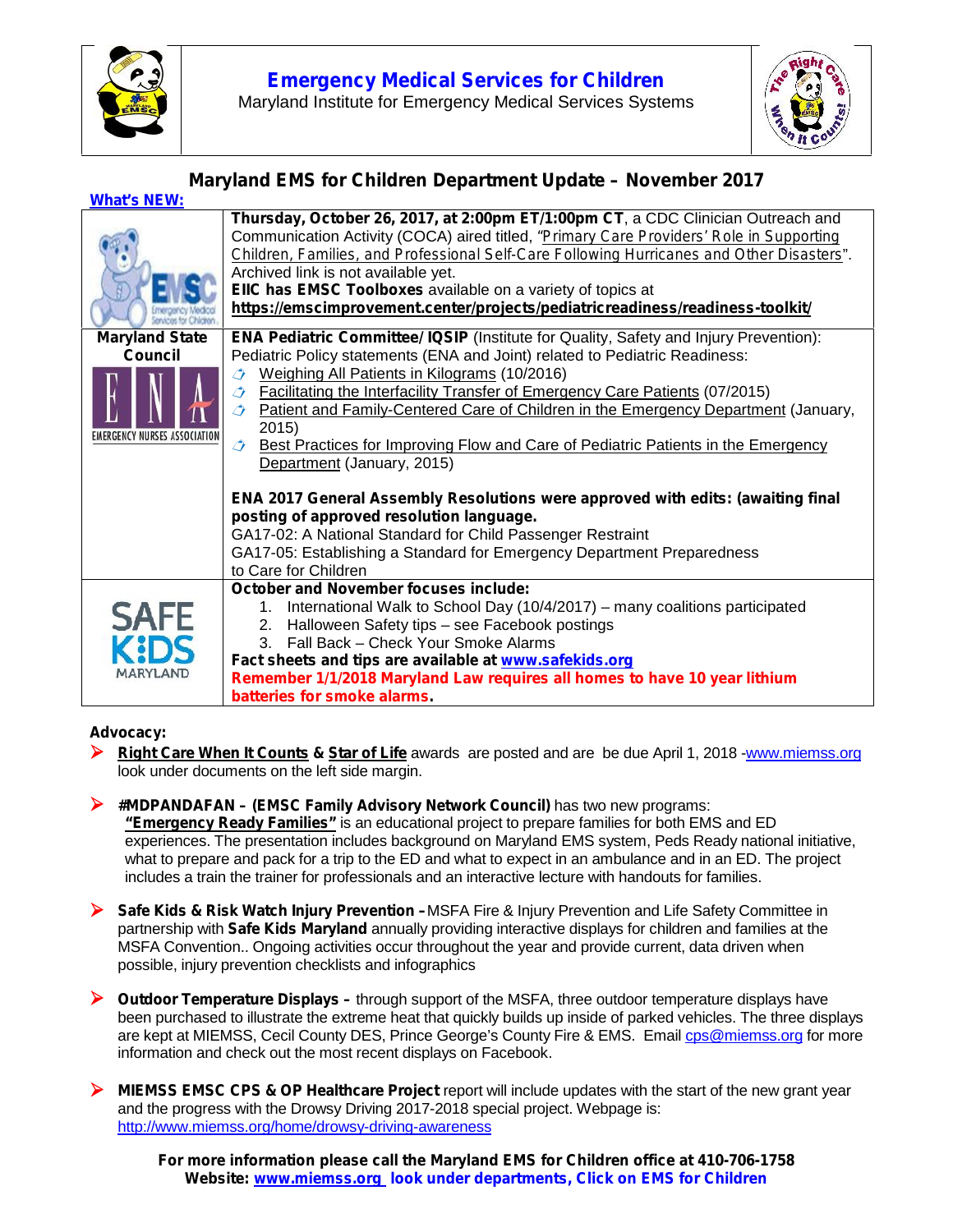

### **Emergency Medical Services for Children**

Maryland Institute for Emergency Medical Services Systems



**EMS for Children Performance Measures –** Three EMSC Performance Measures that have been retiring will continue to be part of the EMS for Children Department work at MIEMSS

- **Off line Medical Direction** new protocols went into effect on July 1, 2017
- **▶ On line Medical Direction** Four Pediatric Base Station courses are scheduled for 2018 with ONE registration form.
- **Equipment:** MIEMSS Seal of Excellence meets the national ACS/ACEP/NAEMSP/ EMSC guidelines and the federal EMSC PM. The 2016-2017 MIEMSS annual report includes a list of the inspected vehicles by EMS Region.

#### **NEW EMSC Performance Measures 01, 02, and 03** are now in effect:

- PM 01 is statewide participation in NEMSIS data submission pilots in 2 counties starting late Fall.
- **CO** PM 02 Pediatric EMS Champion
- PM 03 Education on use of pediatric equipment. Four focus areas are needed for 2018:
	- o Pediatric HP CPR and quality CPR
	- o Newly Born Skill stations and online LMS
	- o Tracheostomy care, suction and changing
	- o NEW TOPIC suggestions and volunteers to develop welcome!

#### **Pediatric EMS Data activities**:

- **Pediatric QIC/ DART** committee is working on standardized quarterly reports for pediatric trauma & medical transports. A statewide EMSC Fact Sheet will again be available during EMS Week.
- **November 1, 2017 is the 11 th Annual EMS for Children Research Forum (12:30 – 3:00 PM)**
	- **Cervical Spinal Protection for Children: Maryland EMS Experience** *Caleb Ward MB BCh, Fellow Children's National, Pediatric Emergency Medicine*
	- **From the Battle Field to the EMS Field: Binders and Tourniquets: do they fit injured children?** *J. Robert Kelly, MD, Fellow Johns Hopkins Children's Center, Pediatric Emergency Medicine*
	- **Maryland Child Fatality Review: 2010-2016 Trends** *Richard Lichenstein, MD FAAP Chair State Child Fatality Review Committee*
	- **Staff Safety during Pediatric Interfacility Ambulance Transport** *Johns Hopkins Children's Center, Pediatric Transport Team*
	- **Saving Time Money and Pain: Why EMS Destination Matters for Pediatrics** Ali Aledhaim DrPH, Post-Doctoral Fellow University of Maryland Emergency Medicine

#### **Pediatric Education EMS and Emergency Professionals**:

2018 conference planning is well under way and will include new preconference workshops and a focus on High Performance CPR for infants and children – currently not in protocol but coming 7/1/2018. QCPR infant manikins will help build "EMSC Pit Crews". Contact -pepp@miemss.org for more information.

**PEPP 3 Hybrid** courses are also offered at MIEMSS and in regions without local conferences upon request.

**APLS courses:** Maryland EMSC in partnership with the regional pediatric medical directors and pediatric base station physicians are offering Hybrid APLS courses (AAP/ACEP). The onsite 8 hour day includes three lectures and high fidelity simulations. Pre-course work is done online. For more information email: pepp@miemss.org and To register, please visit: **http://marylandemsc-apls.eventbrite.com**

**ENA CPEN** review course was sponsored in June 2017 and are planned for both one and two day formats in 2018 – 2022.

Maryland EMS for Children publishes a list of ongoing Continuing Education related to both Pediatrics and Injury Prevention bimonthly. The list is posted on the MIEMSS website under PEMAC Meeting Notes. The 2018 PEMAC meeting dates have also been posted.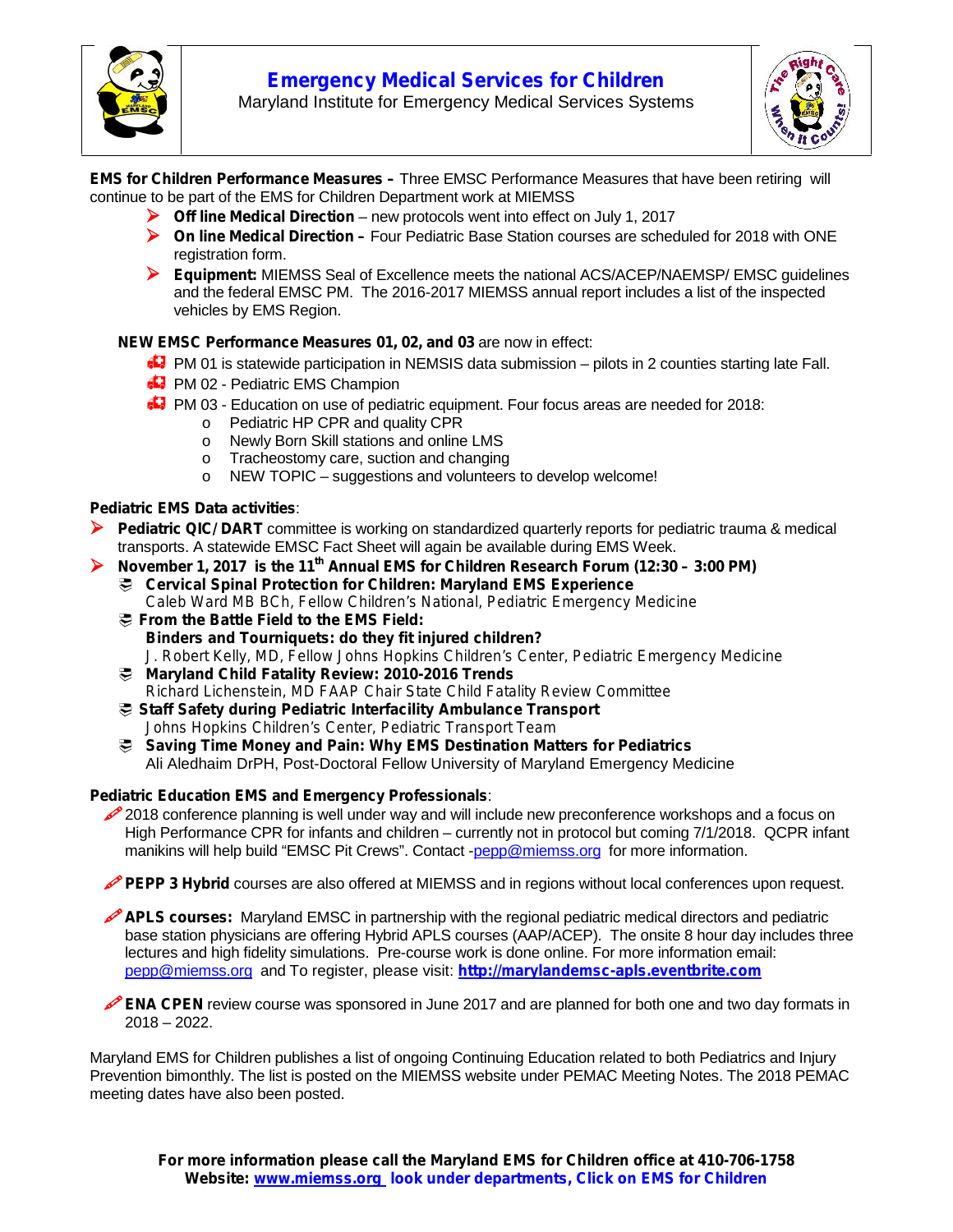

# **PEMAC Education Subcommittee Update November 2017**



#### **1.BLS Subcommittee:**

2018 EMT and EMR refresher and skills content finalized with feedback from PEMAC. Content available in the MIEMSS instructor's corner.

#### **2.ALS Subcommittee:**

Continued discussion of ALS protocol exam and its purpose, design and utility. Dialogue started on combining NR psychomotor exams as well as ALS programs working with the State when setting test dates. New content for the local NCCP are being proposed/discussed.

#### **3.Continuing Education Updates:**

#### a) **APLS Courses**

- 2017 Course Offering / Plans
	- 1. October  $24^{th}$  @ MIEMSS Cancelled due to low enrollment
	- 2. November  $16^{th}$  @ Harford Memorial Hospital
	- 3. December 14<sup>th</sup> @ MIEMSS

#### b) **PEPP Courses**

- Fall offering for Washington County Successful course with great feedback
- c) Additional Course Offerings
	- February 2018 offering in Southern Maryland
		- 1. When the Stork Dials 911
		- 2. S.T.A.B.L.E.

#### **4.Pediatric Courses – Planning & Updates:**

- a) **National PEPP Steering Committee:** No Update
- b) **Maryland PEPP Steering Committee:** Send 2017/2018 dates t[o pepp@miemss.org](mailto:pepp@miemss.org)

#### **5.Video/Web Training -** Speakers and content reviewers are needed for webinars.

#### **Completed Webinars available on MIEMSS LMS:**

- a) ALTE Karen O'Connell MD Available on LMS
- b) Carbon Monoxide Hazards and Response Major Dennis Wood, MS, NRP –Available on LMS
- c) The Silent Killer CO & Children Karen O'Connell, MD Available on LMS
- d) Safe Transport of Children in Ambulances Available on LMS

### **Webinars in process/planning:**

- e) OB & Newborn Emergencies Current workshop to be modified for 2 separate LMS
	- OB Emergencies LMS to be presented by Jen Fahey, CNM, MPH
	- Neonatal Resuscitation LMS by Webra Price-Douglas, PhD, CRNP in final review
- f) Pediatric Vascular Access current workshop has 4 lectures, planning to convert core Hydration Assessment lecture by Jessica Strohm-Farber DNP, CPNP-AC

#### **6. Instructor Tools – Google Hangout -**

Group chat with up to 100 people or video group chat with up to 10 people. Connect across computers, Android, and Apple devices.

#### **Educational Products – Available from the Maryland EMSC Program Office**

1.IO DVD – 2010

2.BLS TRIPP – 2007 updated version

3.Trach Care for All Ages – CD with slides & handouts – in need or revision from 2004 publication

### **Please see EMS & Prevention Educational Conferences 2017 handout**

**For more information please call the Maryland EMS for Children Department at 410-706-1758 Email for Pediatric Education is [pepp@miemss.org](mailto:pepp@miemss.org)**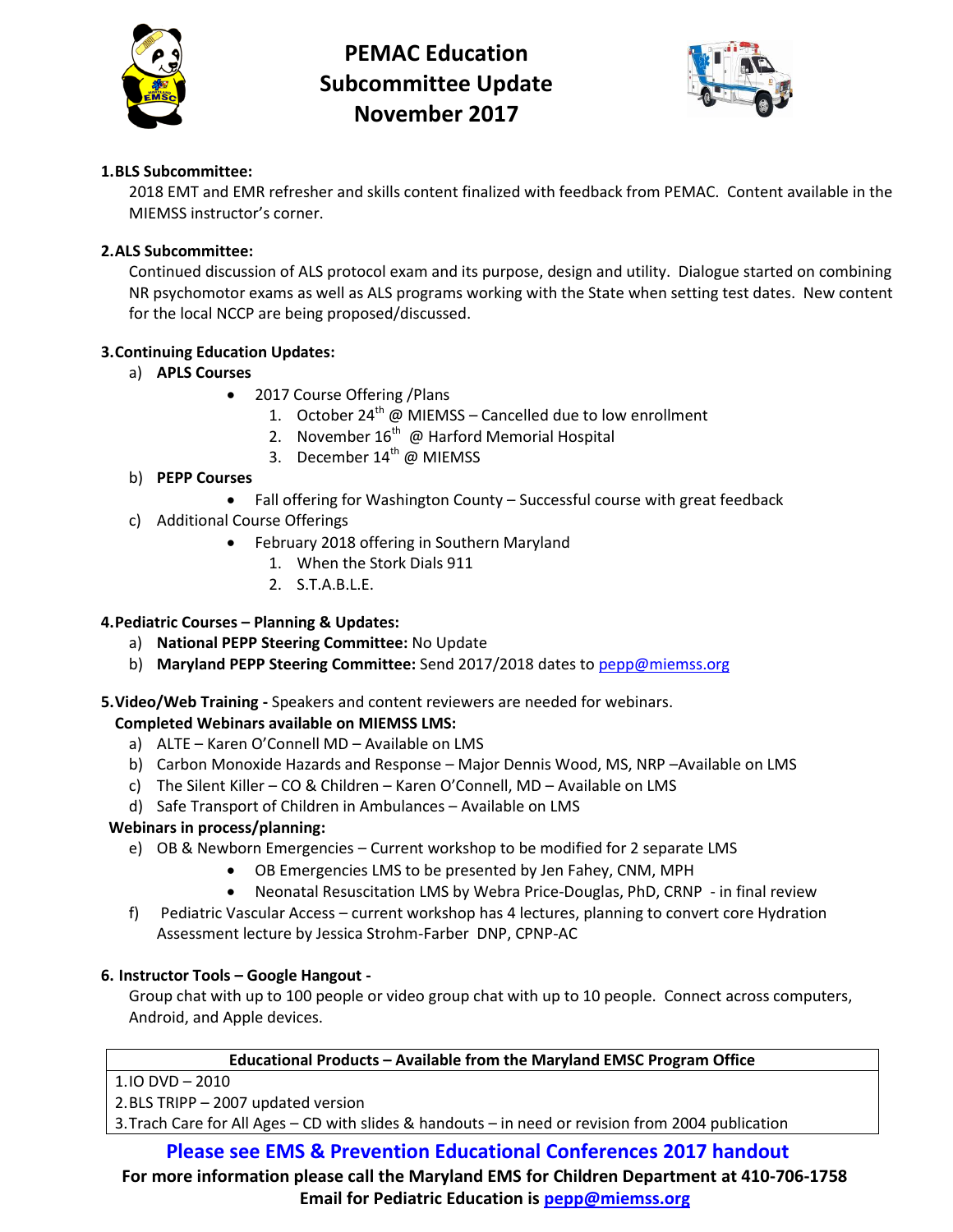

# **PEMAC Education Subcommittee Update November 2017**



4.MOULAGE – Slides and instructional handouts on CD 5.Child Victimization – CD with cases in slides for interactive discussion 6.MIEMSS BLS Lower Extremity Immobilization instructor resource DVD (from E&C)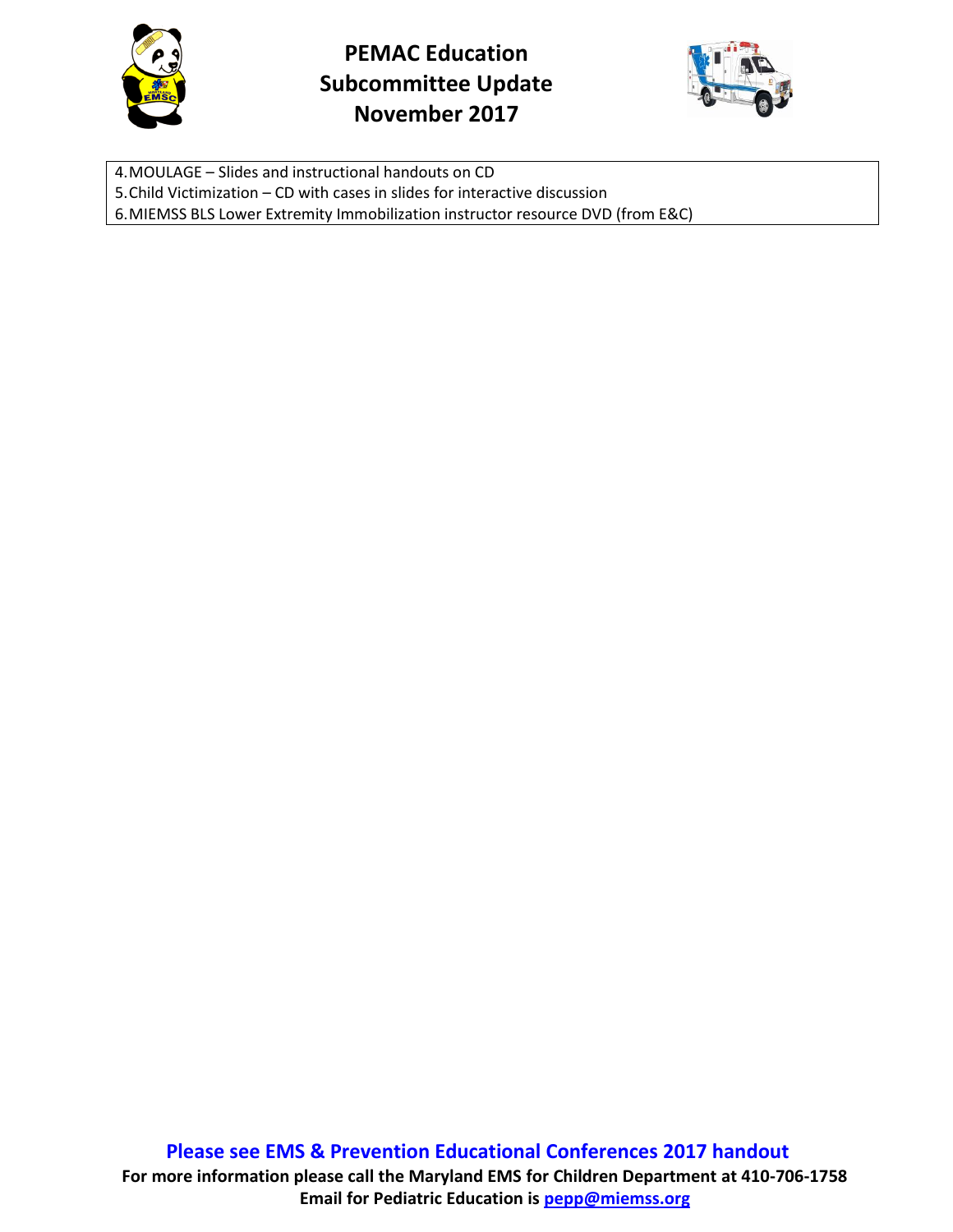

### *CPS & OP Healthcare Project EMS for Children Program @ MIEMSS*

**Office: 410-706-8647 Fax: 410-706-3660** www.miemss.org/home/emsc/cps

# PEMAC UPDATE: November 1, 2017 **The CPS & OP Healthcare Project**

Since the last PEMAC meeting the project coordinator:

- Assisted with teaching two CPS certification courses: Mt Airy, September 29, and Lutherville, October 24, 26-27. Also mentored a new instructor-candidate, Liz Laubach of Maryland Kids in Safety Seats, at the Lutherville class.
- Gave a scholarship to a physical therapist who works for the Carroll County Public School Systems to take the Mt Airy CPST class. Gave scholarship information to two other healthcare providers who hope to take a future class.
- Lent out the outdoor temperature display to two EMS agencies for their community events: Leitersburg VFD and Upper Montgomery VFD, both in September, and EMS-C staff conducted the exhibit at the Peninsula Regional Medical Center's Trauma Conference on September 22.
- Staffed a CPS display on September 9 at Babies-R-Us in Pasadena. This was a Safe Kids World Wide event. We had only about 25 parents stop at the display but they were very interested in learning more about CPS.
- Tried to hold the CPS webinar, "Overview of 21<sup>st</sup> Century Technology for CPS" on September 13. Trouble with participants hearing the speakers (via GoToWebinar) meant that we cancelled the live broadcast and will release it via our YouTube website.
- Help at two NICU recertification site visits and met with key NICU and MCH staff to discuss CPS: 9/27/17 at Shady Grove Adventist Hospital and 9/28/17 at Holy Cross Hospital.
- Helped at four safety seat checks during this period: three for Safe Kids-Baltimore (two as part of their Graco grant) and one as part of the Baltimore County Seat Check schedule, in White Marsh.
- Attended Mid-Atlantic Life Safety Conference and helped staff a display on buckling up.
- Worked on the drowsy driving grant: developing the table tents, a stand up banner design, and incentive item designs. Wrote two articles for use in agencies' newsletters. Created and presented a Powerpoint training on drowsy driving and the campaign for the Maryland Base Station Coordinator's meeting on Oct 17. Confirmed a speaker on drowsy driving to give a lecture on February 9 at Shock Trauma/University of Maryland Medical Center.

**For more information, contact the Project Coordinator: Susanne Ogaitis-Jones, MSPH, CHES, CPST/I, cps@miemss.org or sogaitisjones@miemss.org, Phone: 410-706-8647**